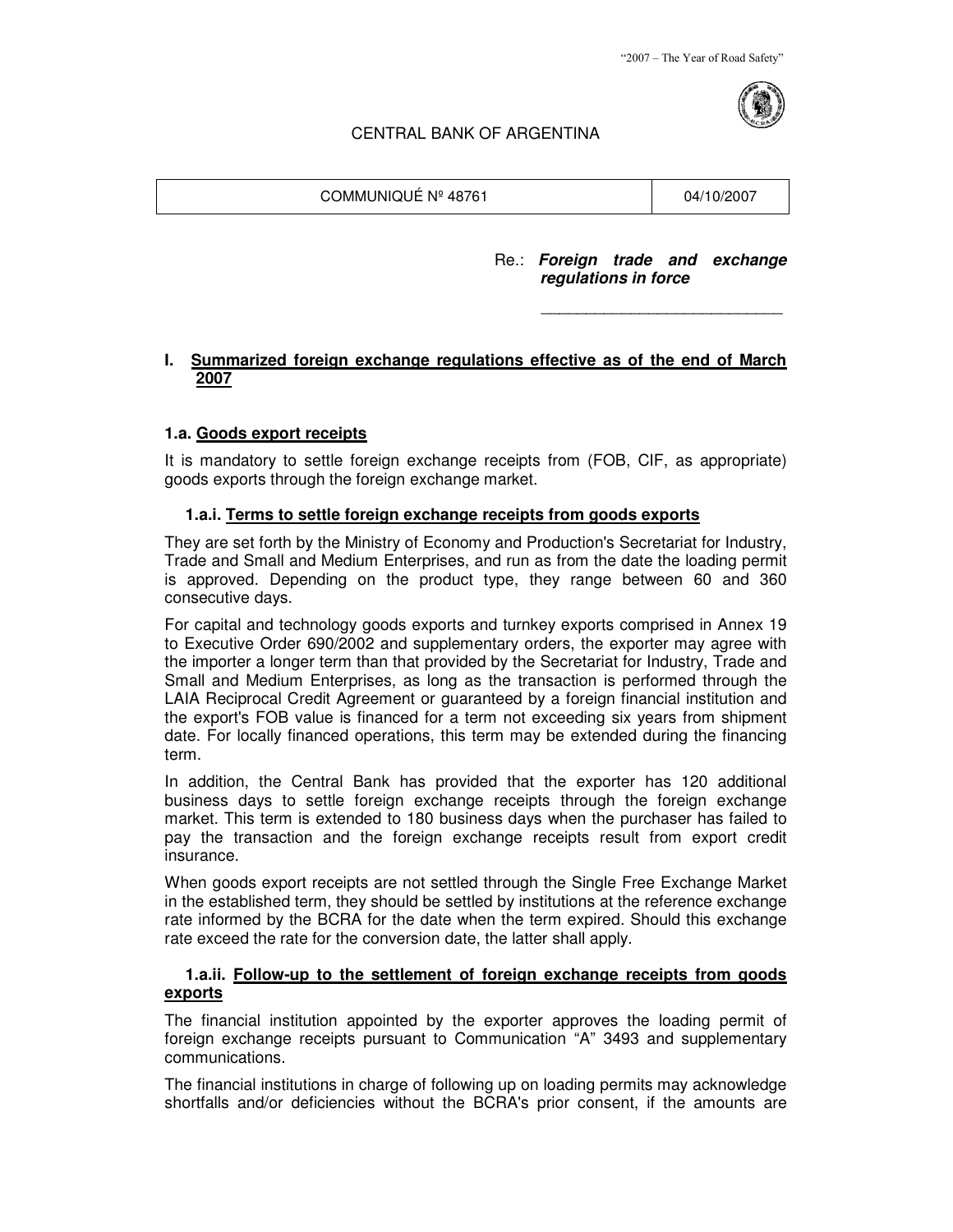

backed by exporter-contributed documentation. For goods totally or partially rejected at destination, they may approve loading permits for up to the amount proportional to the ratio between the total reimport FOB amount in foreign exchange and the total rejected export FOB amount in foreign exchange.

Mechanisms described in Communications "A" 3678 and "C" 36260 shall apply to the export of goods traded on the basis of FOB pricing subsequent to the registration of the transaction (revisable prices — former National Customs Authority Resolution 2780/1992) and to the exports of goods pursuant to the Mineral Concentrate Regime (National Tax Authority Resolution 281/1998).

Customs operations exempt from the obligation to settle foreign exchange receipts from goods exports are listed in Communications "A" 3587, "A" 3693, "A" 3751, "A" 3812, "A" 3813, "A" 4099, and "A" 4462.

Communications "A" 3922, "A" 4004, and "A" 4076 established the follow-up mechanisms to settle foreign exchange receipts from goods exports under the EXW and FAS, DDP and FCA sales conditions, respectively.

Financial institutions may approve loading permits for exports comprised in Section 1 of Executive Order 2703/2002 (hydrocarbon sales) when foreign exchange worth of at least 30 percent of the FOB or CIF value of the permit has been settled.

Sales covered by Executive Order 417/2003 (sales of minerals from ventures with the exchange stability set forth under Section 8 of Law 24196 during the life of Executive Order 530/1991) are exempt from the statutory settlement of foreign exchange receipts.

Regarding loading permits not approved because the importer failed to pay, the financial institution in charge of follow-up should indicate —in addition to reporting that the permit is not complied with pursuant to the regime in force— that collection procedures are under way (provided that the exporter and the importer do not belong to the same group of companies), when any of the following conditions is met:

- 1. Exchange control in the importer country: when the country of destination has implemented restrictions to foreign exchange transfers abroad for import payment after the shipment of goods and while those restrictions remain in force;
- 2. Subsequent insolvency of the foreign importer: when the foreign importer has become insolvent after the shipment of goods; and
- 3. Debtor in arrears: when the exporter:
	- 3.1. Has taken or is taking legal action against the importer or the relevant person, or
	- 3.2. Proves, through claims filed against the debtor, that collection procedures have been started without reaching a court action. This alternative will only be valid if the exporter does not have more than 3 destinations in those conditions in the calendar year considering the loading permit official dates and as long as the cumulative FOB value pending settlement does not exceed the equivalent of USD 30,000.

In this respect, Communication "A" 4250 lists the documentation to be filed by the exporter with the relevant institution in order to prove export status.

#### **1.a.iii. Advances and pre-export financing**

Communication "A" 4443 set forth the regulations applicable to the settlement of advances and pre-export financing.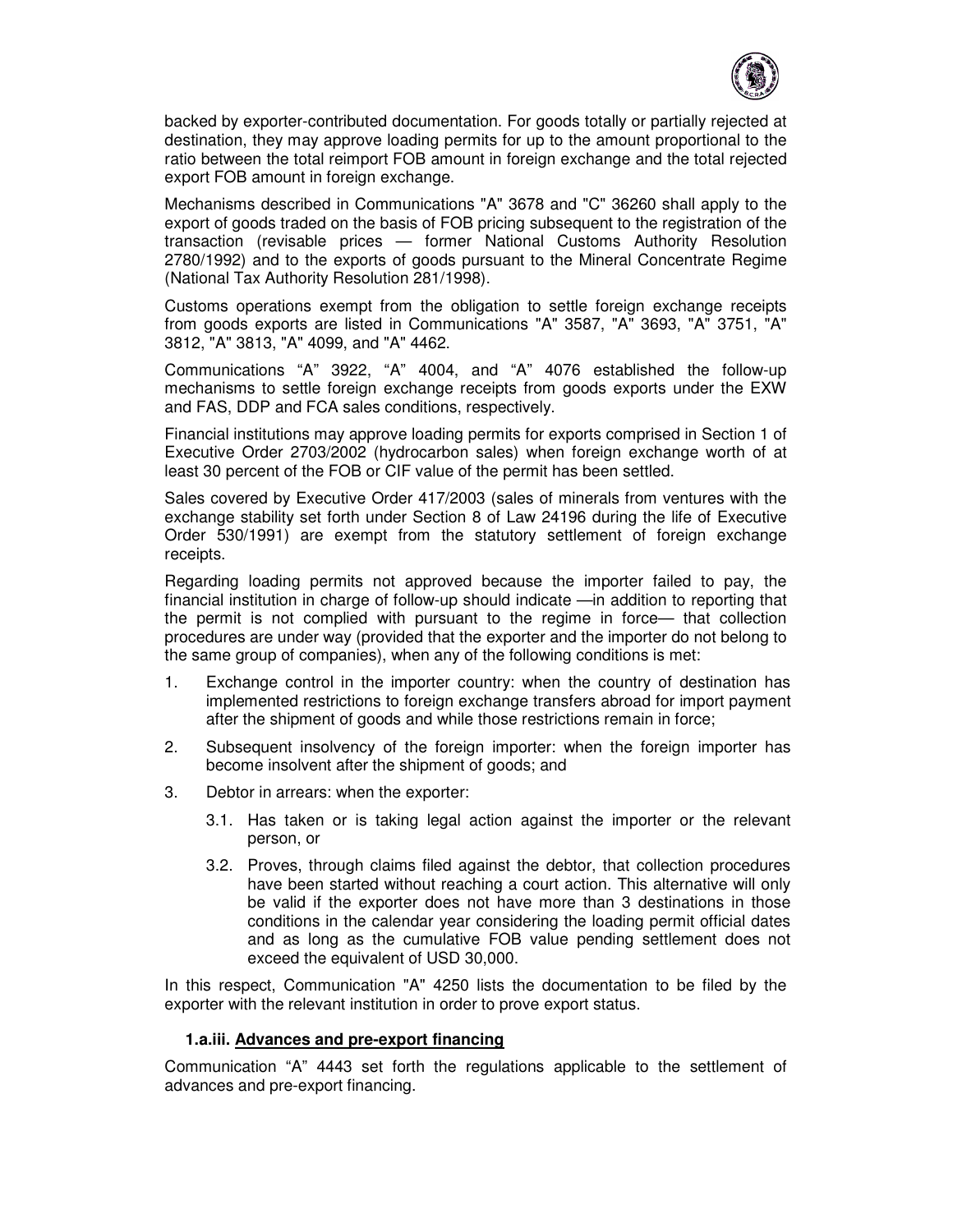

These regulations establish documentation requirements to back foreign exchange inflows on account of advances and pre-export financing, the maximum term for the shipment by good type, the possibilities of operating with a medium-term line, mechanisms to regularize delayed shipments, restrictions to new operations in case of delayed shipments or debt settlement with funds other than export receipts. In this sense, if the shipment is delayed, the exporter cannot settle new advances and preexport financing as long as their situation is not regularized.

The terms for shipment range from 90 to 540 days depending on the type of good, according to the list annexed to the Communication, supplemented by Communication "A" 4562.

As to the use of medium-term lines, item 6 of Communication "A" 4443 was amended through Communication "A" 4493 to include lines granted by foreign banks and lending agencies. In addition, where no evidence has been provided by the lending institution's local representative as required, a copy of the agreement backing the operation may be furnished instead, as provided in the regulation.

Pursuant to the regulations in force, it is possible to use a shipment order not matching the purchase order to back external financing inflows, as well as to apply advances to settle pre-export financing, to keep advances pending settlement for over 30 consecutive days, or to ship beyond the terms stipulated to replace shipments with pending receipts due to the importer's failure to comply.

The local customer's debt with the financial institution on account of the execution of performance bonds by local financial institutions to Argentine exporters on account of advances or pre-export financing from abroad is governed by Communication "A" 4443 and supplementary communications, the regulations governing pre-export financing granted by local institutions, taking as the source date the date the foreign exchange advance or the repatriation of the external pre-export financing was arranged.

The settlement of advances and pre-export financing from direct liabilities not guaranteed by local banks and not made through the application of export receipts will need to be made pursuant to regulations applicable to the payment of external financial loans, taking as the source date the date of foreign exchange settlement, except for the cases listed in Communication "A" 4561, for which access to the foreign exchange market is governed by regulations applicable to the payment of commercial liabilities:

- 1.1. The settlement of export advances when the exporter is not able to meet the term for shipment agreed with the customer, due to the suspension of the shipment provided by the government. In such cases, the shipment should have been suspended as from the date the advance is disbursed instead of after the due date for the actual shipment, pursuant to Communication "A" 4443 and supplementary communications.
- 1.2. Advances and pre-export financing that are not settled with foreign exchange receipts from goods exports when, after settling them with foreign exchange from shipments, there is an outstanding amount per transaction in the foreign exchange market not exceeding the equivalent of 5 percent of the inflow or USD 5,000, whichever is higher. When such cases relate to pre-export financing granted or backed by local banks, they will also be exempt from provisions in item 1.d. of Communication "A" 4443.
- 1.3. The settlement of advances on exports relating to goods shipped by the exporter but rejected by the importer and then reimported. In that case, before accessing the foreign exchange market, evidence of the reimport of exported goods must be submitted to the relevant institution.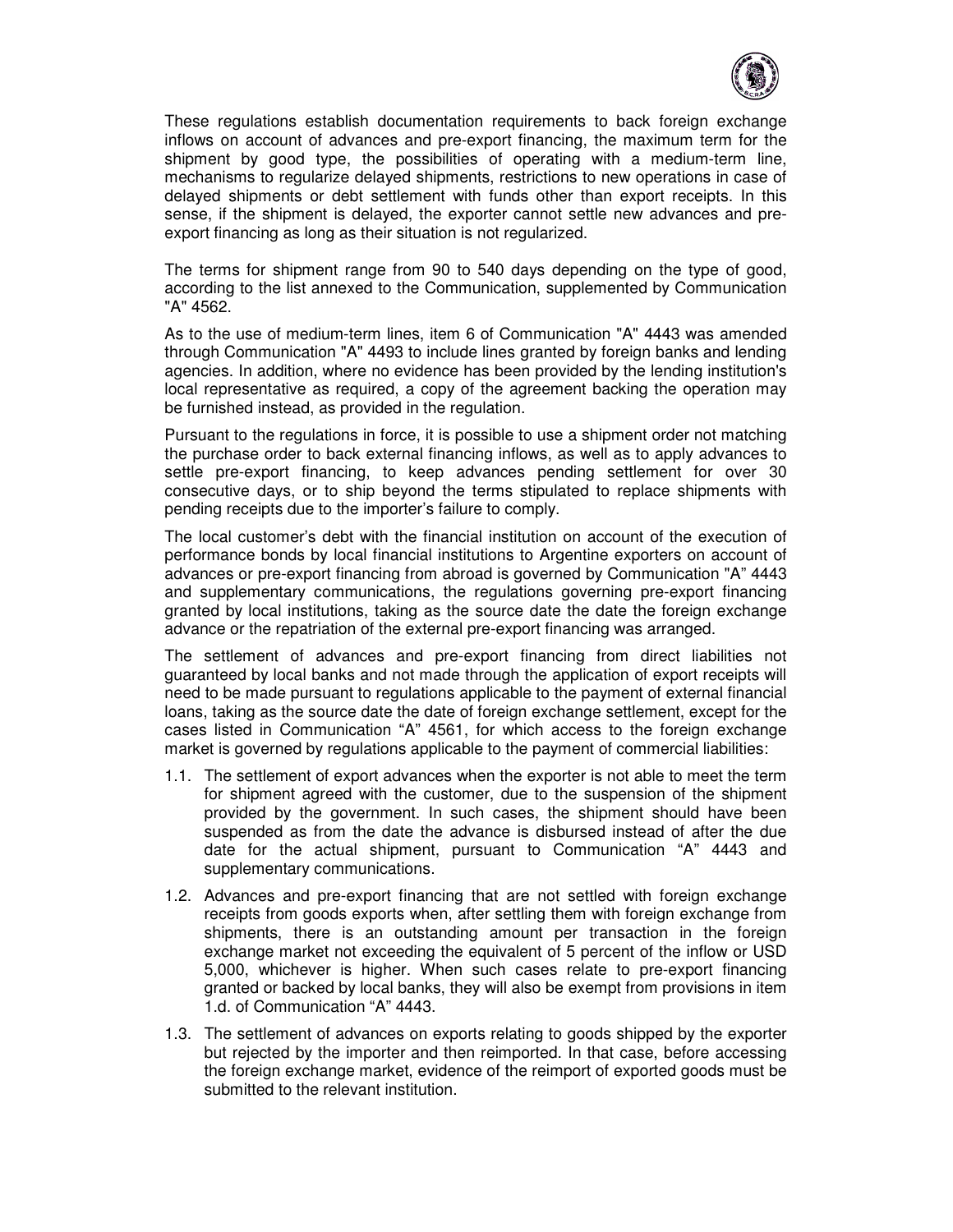

Advances and pre-export financing repatriated as from 6/10/05 included and settled pursuant to provisions applicable to the payment of external financial loans, prior to accessing the foreign exchange market, must be deposited in the amount and for the term provided by Communication "A" 4359.

### **1.a.iv. Application of goods export receipts to the settlement of advances and pre-export financing and other external financing**

Export receipts may be applied abroad to settle:

- a. Advances and pre-export financing granted by local institutions before 12/6/01;
- b. Advances and pre-export financing from abroad previous to 12/6/01 when the exporter has chosen the rollover mechanism (inflow of new advances or preexport financing for the same amount settled and maintenance in January-September 2002 of an average 85 percent of the balance from these items as of 12/31/01); and
- c. Advances and pre-export financing received through local financial institutions between 12/6/01 and 1/10/02, the Official Foreign Exchange Market since 1/11/02, or the Single Free Exchange Market since 2/11/02.

With the Central Bank prior consent, export receipts may also be applied to:

- a. Settle other advances and pre-export financing prior to 12/6/01;
- b. Settle structured loans effective as at 11/30/01; and
- c. Settle the principal of external financial liabilities current as of 11/30/01 that are restructured by improving in at least 5 years the average life of the original debt.

Communication "A" 4420 provides that, as from 9/16/05, foreign exchange receipts from goods exports may be applied to settle new financial debt principal and interest from: (i) bonds issued abroad, (ii) financial loans from international agencies, official lending agencies, multilateral banks, and other foreign banks, and (iii) liabilities in foreign currency with local financial institutions funded with foreign credit lines, or with other funding sources from local institutions, when specifically allowed by applicable regulations, as long as the new funds are allocated by the exporter to fund new investment projects in the country to increase the production of goods that will be mostly exported, if all the relevant requirements are met.

Furthermore, foreign exchange receipts from goods exports may be applied to make principal and interest payments on new financial debt incurred by exporters on account of bonds issued abroad and loans by foreign banks and foreign currency loans by local financial institutions funded with foreign credit lines, or with other funding sources from local institutions, when specifically allowed by applicable regulations, as long as the requirements on term (10 years or more), average life (5 years or more) and interest rate on the financing operation (up to a 100 basis-point spread on the 180-day Libor rate) and all other requirements in Communication "A" 4639 are met.

### **1.a.v. Other goods export receipts**

Foreign exchange regulations provide that, for mergers, starting on the date a merger is recorded in the Public Registry of Commerce, goods and services exports pending repatriation and settlement through the domestic foreign exchange market, as well as outstanding advances and pre-export financing to companies dissolved during the merger process, are considered as operations of the merging or, in turn, the absorbing company. In this sense, foreign exchange from goods exports by dissolved companies may be applied to settle pre-export financing loans either of dissolved companies or of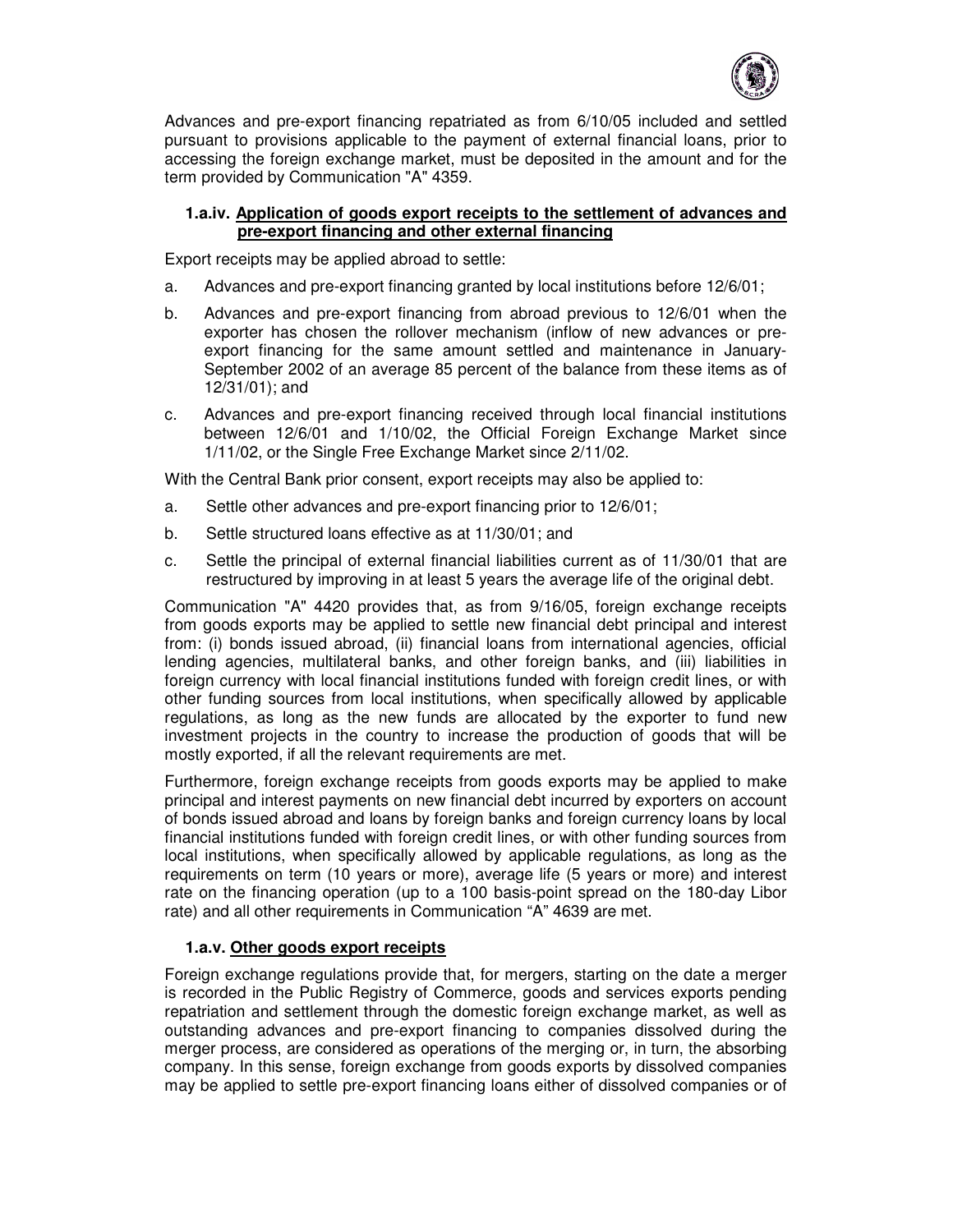

the merging or the absorbing company, and vice versa, pursuant to general regulations in force, as long as requirements in Communication "A" 4110 are met.

Reference: Communications "A" 3473, 3493, 3587, 3608, 3678, 3693, 3751, 3812, 3813, 3922, 3978, 3990, 4004, 4025, 4076, 4099, 4108, 4104, 4110, 4215, 4250, 4361, 4404, 4420, 4443, 4493, 4462, 4493, 4553, 4562, 4639, 4641, "C" 36260, and 40209.

### **1.b. Services export receipts**

It is mandatory to settle through the foreign exchange market 100 percent of foreign exchange receipts from services exports, net of withholdings or discounts made by the client abroad.

There are 135 business days to convert income from services rendered to nonresidents, counting as from the date of collection abroad or domestically or their crediting in foreign accounts.

When services export receipts are not settled through the Single Free Exchange Market in the established term, such receipts should be settled by institutions at the reference exchange rate informed by the BCRA for the date when the term expired. Should this exchange rate exceed the rate for the settlement date, the latter shall apply.

Reference: Communications "A" 3473, 3608, 4361, "C" 39547.

### **1.c. Current transfers and income**

There are no regulations generally stating statutory settlement.

Only the companies that purchase foreign assets for direct investment are required to prove, before accessing the foreign exchange market to service or amortize such financing, that they have repatriated and settled the resulting income. This requirement shall have to be met when the companies needed the Central Bank's prior consent to access the foreign exchange market due to the amount of the purchase and the operation was totally or partially financed with foreign funds.

Reference: "A" 4634.

### **1.d. Capital**

Financial and nonfinancial private sector external loans involving securities, financial loans (including swaps of securities) and external financial credit lines must be repatriated and settled through the Single Free Exchange Market.

Financial and nonfinancial private sector debt securities in foreign currency whose principal and interest services are not exclusively payable in pesos in Argentina must be paid in foreign currency, and the resulting funds must be settled in the local market.

Funds may be repatriated and settled through the foreign exchange market within up to 365 consecutive days starting from the date of disbursement.

Foreign exchange regulations in force as at the date foreign exchange is traded through the local exchange market shall be applicable to all cases.

The companies that purchase foreign assets for direct investment are required to prove, before accessing the foreign exchange market to service or amortize such financing, that they have repatriated and settled the resulting income. This requirement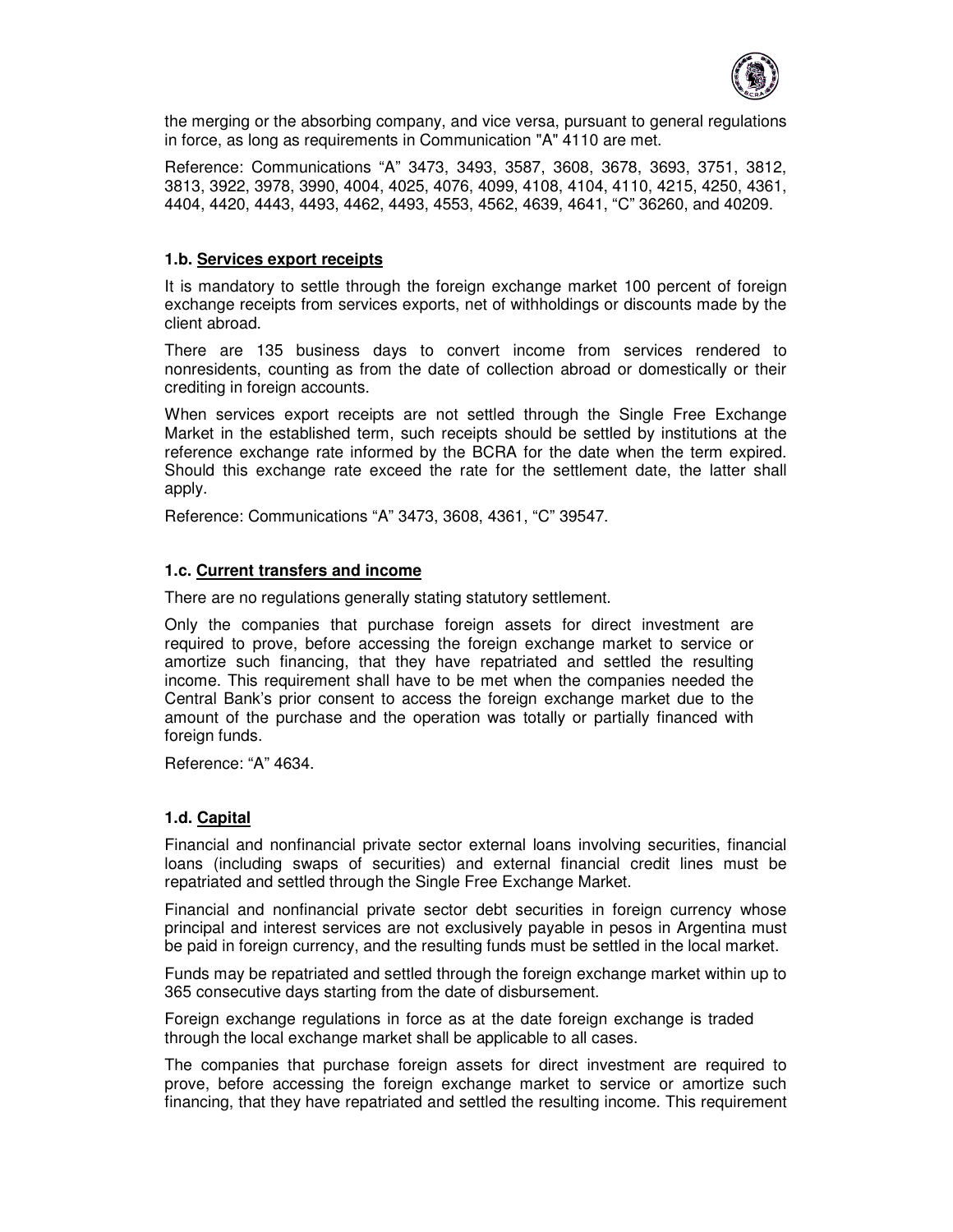

shall have to be met when the companies needed the Central Bank's prior consent to access the foreign exchange market due to the amount of the purchase and the operation was totally or partially financed with foreign funds.

Reference: Communications "A" 3712, 3820, 3972, 4634, 4643.

### **Minimum terms for financial borrowing**

New financial loans traded in the domestic foreign exchange market and rollovers of nonfinancial private sector and financial sector residents' external liabilities, agreed as from 6/10/05 included, should be made and kept for at least 365 consecutive days. These loans cannot be paid before maturity date, regardless of the settlement modality and whether or not that modality involves access to the domestic foreign exchange market.

The above does not apply to correspondent balances of institutions authorized to trade in foreign exchange, insofar as they are not financial credit lines, in which case they have to meet the requirements for financial loan inflows, nor to primary issues of debt securities listed and traded in self-regulated markets.

Original maturities for the amortization as from 6/10/05 of primary issues of debt securities listed and traded in self-regulated markets are exempt from the statutory deposit to access the foreign exchange market.

Amortization of principal of residents' nonfinancial and financial private sector external financial liabilities related to new disbursements as from 5/26/05 included, and rollovers as from that date, may only be made by accessing the Single Free Exchange Market, after 365 consecutive days from the date foreign exchange is settled in that market or from the latest rollover.

When settling principal services on obligations issued to implement external debt refinancing agreements, the minimum 365-consecutive-day term prescribed by foreign exchange regulations for the rollover of financial loans in Executive Order 616/05 will be considered to have elapsed when:

- a. The payment may be used for principal installments due at least 365 days before the date the foreign exchange market was accessed, even though the refinancing agreement was signed for a shorter term, or
- b. The refinancing proposal is submitted to the consideration of foreign creditors at least 365 days before the date the foreign exchange market was accessed, and insofar as it includes principal operations with a maturity date prior to the proposal submission.

If external borrowing agreements include clauses stipulating, as from maturity date, the creditor's right to demand payment of the debt or automatic rollovers with no specified period, it is understood that there is a rollover for the minimum term set by current foreign exchange regulations once the agreement expires.

Reference: Communications "A" 4359, "C" 46296, and 46307.

#### **Foreign currency denominated 365-day interest-free deposits – Executive Order 616/2005**

According to Executive Order 616/2005, dated 6/9/05, Communication "A" 4359 regulated interest-free deposits with local financial institutions meeting the requirements set forth in Communication "A" 4360. These deposits shall be made in US dollars with 30 percent of the equivalent in that currency of the total sum when there are foreign exchange inflows into the foreign exchange market as of 6/10/05 resulting from the following operations: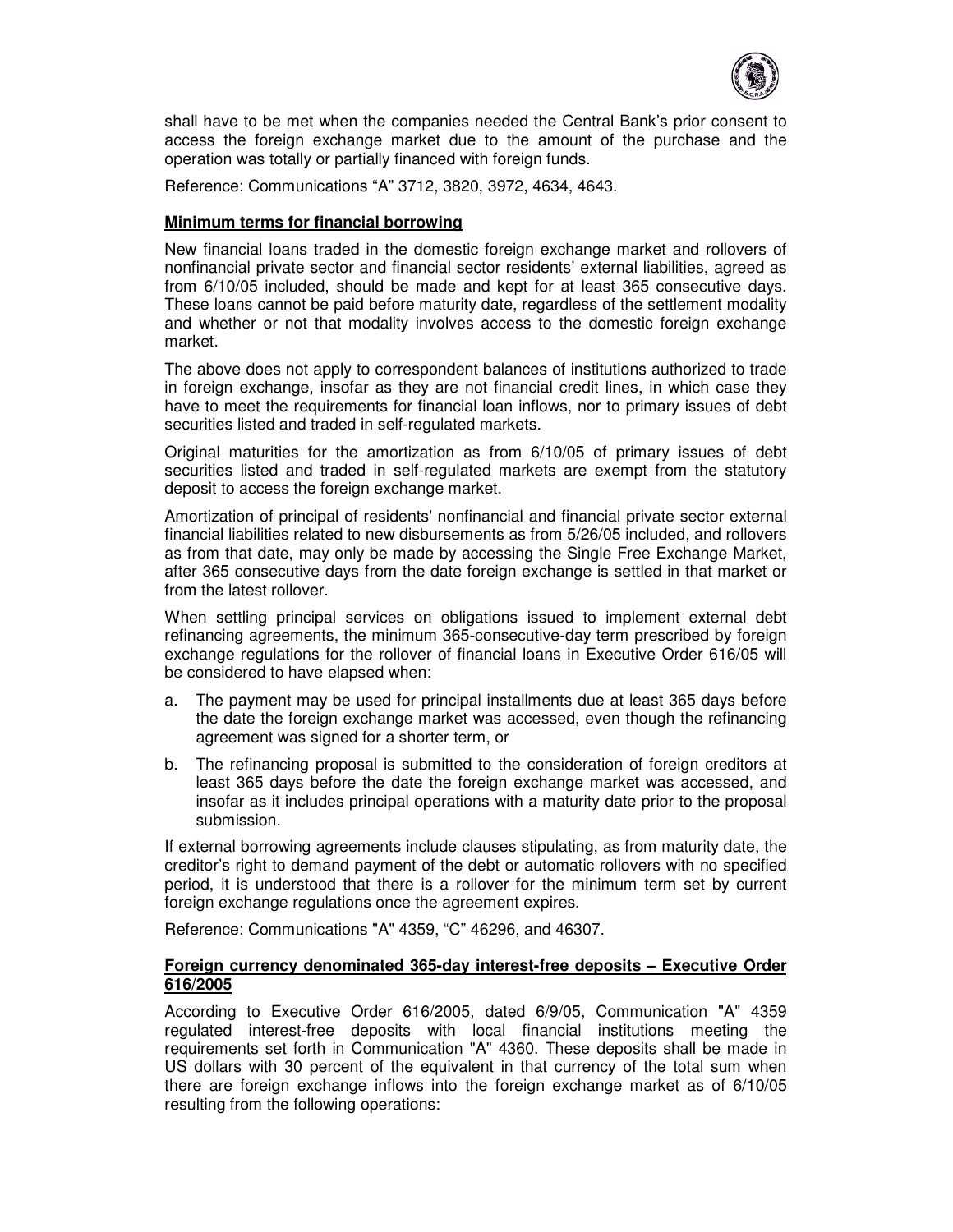

a. Financial sector and nonfinancial private sector financial liabilities, except for primary issues of debt securities publicly traded in self-regulated markets.

Deposits of foreign exchange from financial loans made pursuant to Communication "A" 4359 and supplementary communications may be released insofar as the capitalization of such loans by direct investors in the lending corporation is proven, and evidence is furnished of the beginning of the procedure for definitive capitalization recording in the Public Registry of Commerce. Communication "A" 4632 and supplementary communications shall apply to these cases.

- b. Primary issues of shares of resident companies that are not listed nor traded in self-regulated markets, insofar as they are not direct investment funds;
- c. Nonresident portfolio investment for domestic currency holdings, and financial sector and nonfinancial private sector assets and liabilities, insofar as they do not relate to the primary subscription of debt securities listed and traded in selfregulated markets, and/or primary subscription of shares of resident companies listed and traded in self-regulated markets;
- d. Nonresident portfolio investment to acquire a right in secondary markets over government securities.

Pursuant to the Ministry of Economy and Production Resolution 365/2005, dated 6/28/05, Communication "A" 4377 now includes the following operations as from 6/29/05 included:

- e. Nonresident portfolio investment allocated to the primary subscription of Central Bank securities;
- f. Inflows in the domestic foreign exchange market from external asset sales by private sector residents, for the surplus exceeding the equivalent to USD 2,000,000 per calendar month, in all financial institutions authorized to trade in foreign exchange.

Likewise, pursuant to the Ministry of Economy and Production Resolution 637/2005, the following operations are included as from 11/17/05:

g. All inflows to the domestic foreign exchange market allocated to subscribe primary issues of securities, debt instruments, or share certificates issued by a trust fund trustee, whether listed and traded in self-regulated markets or not, whenever the above requirements are applicable to the acquisition of any of the goods held in trust.

Reference: Communications "A" 4359, 4377, "B" 8599.

#### **Operations exempted from the statutory interest-free deposit**

The following operations are exempt from compliance with the abovementioned regulations:

- 1. Residents' settlement of foreign exchange from loans granted in foreign currency by the relevant local financial institution;
- 2. Foreign currency inflows into the foreign exchange market from direct investment in the country —Code 447— will be exempt from the statutory deposit insofar as:
	- 2.1.1. The relevant institution has evidence that the procedure for definitive capitalization recording was begun in the Public Registry of Commerce, or
	- 2.1.2. If the direct investor's funds are applied to refund totally or partially depleted capital stock or to cover negative net equity in branches with no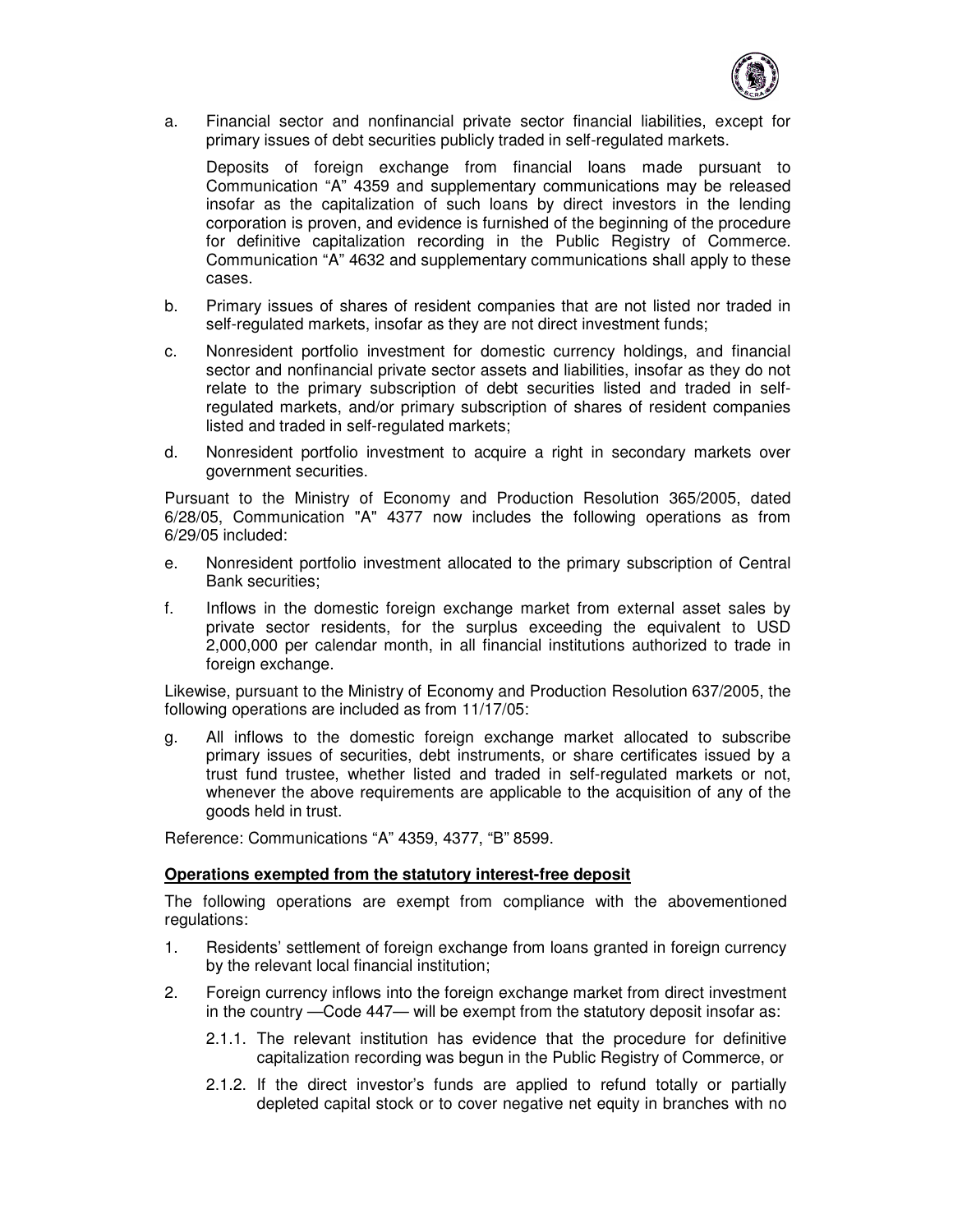

assigned capital (in this case, only the necessary amount of inflows will be exempt from compliance), and the relevant institution has an audited balance sheet prior to the date of foreign currency repatriation stating the amount of losses resulting from the cumulative balance and other income statement items, the minutes of the shareholders' meeting or the equivalent body, that records the acceptance of the contribution for such use, and the client's affidavit of the use of funds and, should there be any, of funds that were repatriated after the balance sheet closure date to cover losses.

If at the time the foreign exchange transaction takes place the institution lacks the relevant documentation, it shall deposit the funds, which shall be released 365 days following the deposit date or when the abovementioned documentation is submitted.

Communication "A" 4633 extended the terms to submit the documentary evidence of the operation being an exception. Where there is no documentary evidence, prove shall have to be furnished showing that a deposit was made pursuant to item 6 of Communication "A" 4359, which may be released within 365 days following the deposit date, as long as evidence of the contribution's definitive capitalization is provided.

The funds transfer must be requested by the direct investor, or retransferred from the local company's account abroad. In the latter case, it must be proven that those funds relate to the nonresident investor's contribution and that they were only temporarily deposited with the local institution's foreign account, as part of the process of integration and repatriation into the domestic foreign exchange market. In this sense, it is understood that funds are temporarily held in an account when they are retransferred to the local institution's correspondent bank within 2 business days following the date on which the institution's account abroad was credited with the funds as capital contribution.

3. Income from sales of shares of local companies to direct investors —Code 453 will also be exempt from the statutory deposit insofar as the relevant institution makes sure the purchase was paid with those funds —when this purchase qualifies as direct investment—, as provided in the relevant agreement, accompanied either by evidence that the capital stock change was recorded in the Public Registry of Commerce —when the type of company requires so— or a copy of the transfer of new shares recorded in the Stock Ledger.

If at the time the foreign exchange transaction takes place the institution lacks the relevant documentation, it shall deposit the funds, which shall be released 365 days following the deposit date or when the abovementioned documentation is submitted.

4. Income from nonresident investment applied to purchasing real estate —Code 489— shall be exempt from the statutory deposit, insofar as the funds are settled simultaneously to the signing of the deed.

Foreign funds transferred by nonresidents to purchase real property under construction in installments in Argentina may be recorded as foreign exchange inflows for direct investment when:

- a. The institution is able to certify that the seller, who is one of its clients, is a constructing company or natural person with experience in construction and real estate services;
- b. The beneficiary of the transfer by the nonresident investor is the seller;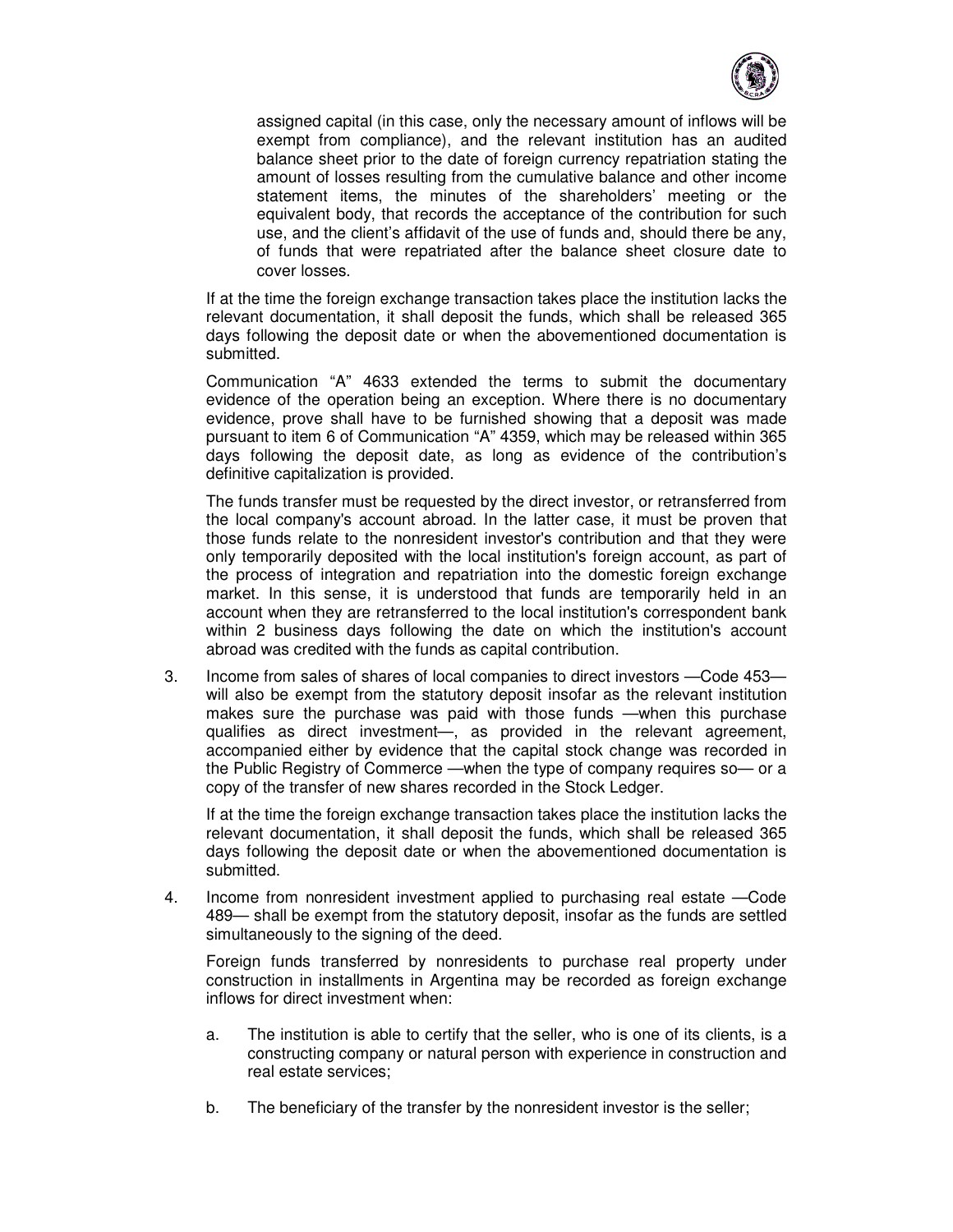

- c. Transferred funds are simultaneously applied to foreign exchange settlement and the payment of the sales agreement and transaction costs; or
- d. The funds are allocated to the payment of installments following the execution of the sales agreement in compliance with the relevant legal requirements, including registration in the relevant jurisdictions. In this case, the transferred amount and the installment paid should match, as stated in the relevant sales agreement.
- 5. Inflows into the foreign exchange market as from 6/29/05 included, resulting from:
	- a. Liabilities with multilateral and bilateral lending agencies and with official lending agencies listed in the Annex to Communications "A" 4323 and "A" 4640, directly or through related agencies;
	- b. Other financial sector and nonfinancial private sector external financial liabilities, insofar as the institution involved simultaneously allocates funds resulting from foreign exchange settlement, net of taxes and expenses, to:
		- b.1. Purchasing foreign exchange to settle external debt principal services and/or
		- b.2. Accumulating long-term external assets. To that end, only resident direct investment in foreign companies is considered long-term external asset accumulation, insofar as, within 180 days of the date the foreign exchange market is accessed, the client proves effective allocation of funds to definite capitalization or the purchase of a foreign company;
	- c. Other nonfinancial private sector external financial liabilities, insofar as:
		- c.1. They are agreed on and settled at an average life of no less than two years, taking principal and interest payments into account for the calculation, and
		- c.2. The private sector uses them to invest in nonfinancial assets. Such use should be stated by the client in an affidavit detailing investment so as to enable the institution involved to determine univocally how those funds are used. This exception shall automatically expire when uses differ from those stated; in that case, a deposit shall be made within the following 10 business days of such expiration pursuant to item 6 of Communication "A" 4359.

To that end, nonfinancial assets comprise:

- (i) Investment included in the balance sheet under "fixed assets" (Communication "C" 42303); and/or
- (ii) "Intangible assets per mine cost" (Communication "C" 42884); and/or
- (iii) "Research, prospecting and exploration costs" (Communication "C" 42884); and/or
- (iv) "Acquisition of exploitation rights" included in the balance sheet under "intangible assets" (Communication "C" 44670);
- (v) Investment in assets similar to intellectual property rights, which are traded by transferring exploitation rights and should be included in the balance sheet under "intangible assets" (Communication "C" 46394).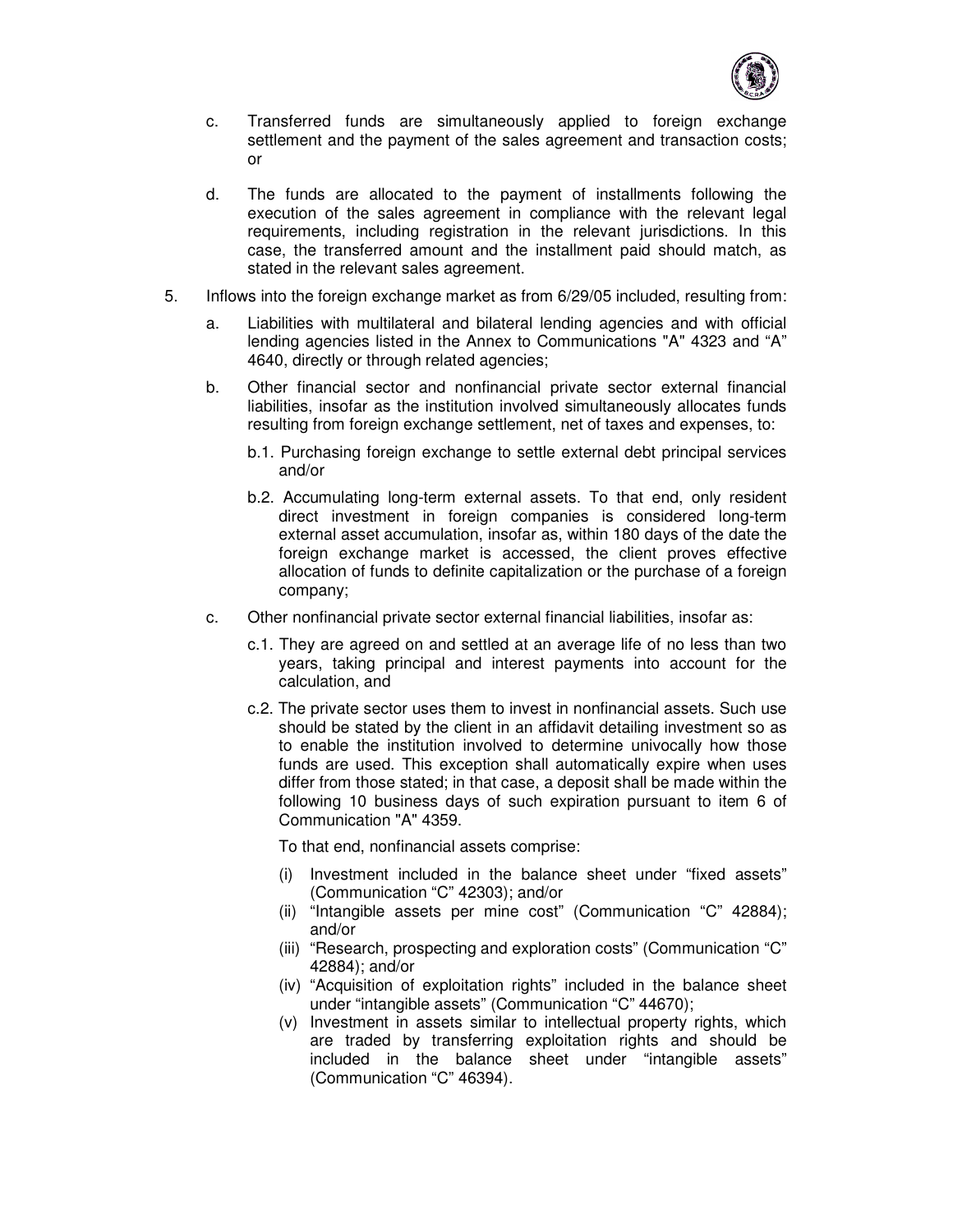

In this regard, Communication "A" 4554 established the terms to submit documentary evidence of the operation being an exception; otherwise, a deposit shall be made pursuant to item 6 of Communication "A" 4359.

All refinancing, change in the agreement, or advance settlement of loans covered in the present item should, in all cases, comply with the minimum life term set forth above; otherwise, a deposit should be made with the total amount repatriated pursuant to the abovementioned provisions.

Where local financial institutions use financial credit lines granted by foreign financial institutions or external financial loans, they will be exempt from the statutory deposit, insofar as within the 5 following business days the funds are allocated to granting domestic loans to the private sector when the above requirements are met for nonfinancial private sector direct external loans.

Foreign financing granted and settled with an average life of no less than two years, taking principal and interest payments into account for the calculation, in favor of foundations and nonprofit associations, will also be exempt from the statutory deposit insofar as:

- i. The loan is specifically granted by the foreign creditor to finance microenterprises run by low income people;
- ii. Funds are to be effectively applied to finance microenterprises run by low income people, in compliance with the requirements provided above for nonfinancial private sector direct foreign loans;
- iii. The institution receiving the funds through the foreign exchange market:
	- a. Pursuant to its bylaws, finances microenterprises run by low income people (or similar), and intends to make it its main activity, which must be proven by submitting the latest audited annual balance sheet;
	- b. Provides technical assistance, monitoring, and training services for borrowers to develop their business ability;
	- c. Is exempt from income tax, VAT, and, if applicable, gross income tax.
- d. Income from the financing of goods exports with exporter recourse in foreign financial institutions meeting the requirements set forth in item 2.f. of Communication "A" 4377;
- e. Purchases of foreign exchange on account of item 475 —"Portfolio investment to settle liabilities"— pursuant to Communications "A" 4178 and supplementary communications, insofar as they are simultaneously used to service external debt as envisaged in regulations regarding such funds, are exempt from the statutory deposit;
- 6. Inflows through the foreign exchange market as from 7/11/05 included resulting from private sector residents' external asset sales used to subscribe primary issues of federal government securities, whose funds are applied to purchase foreign currency to service their liabilities;
- 7. Institutions authorized to trade in foreign exchange should have the BCRA's prior consent in order to make nonresident payments to local financial institutions through the exchange market for financial guarantee executions and financial debt collections, without making the deposit provided for in item 6 of Communication "A" 4359;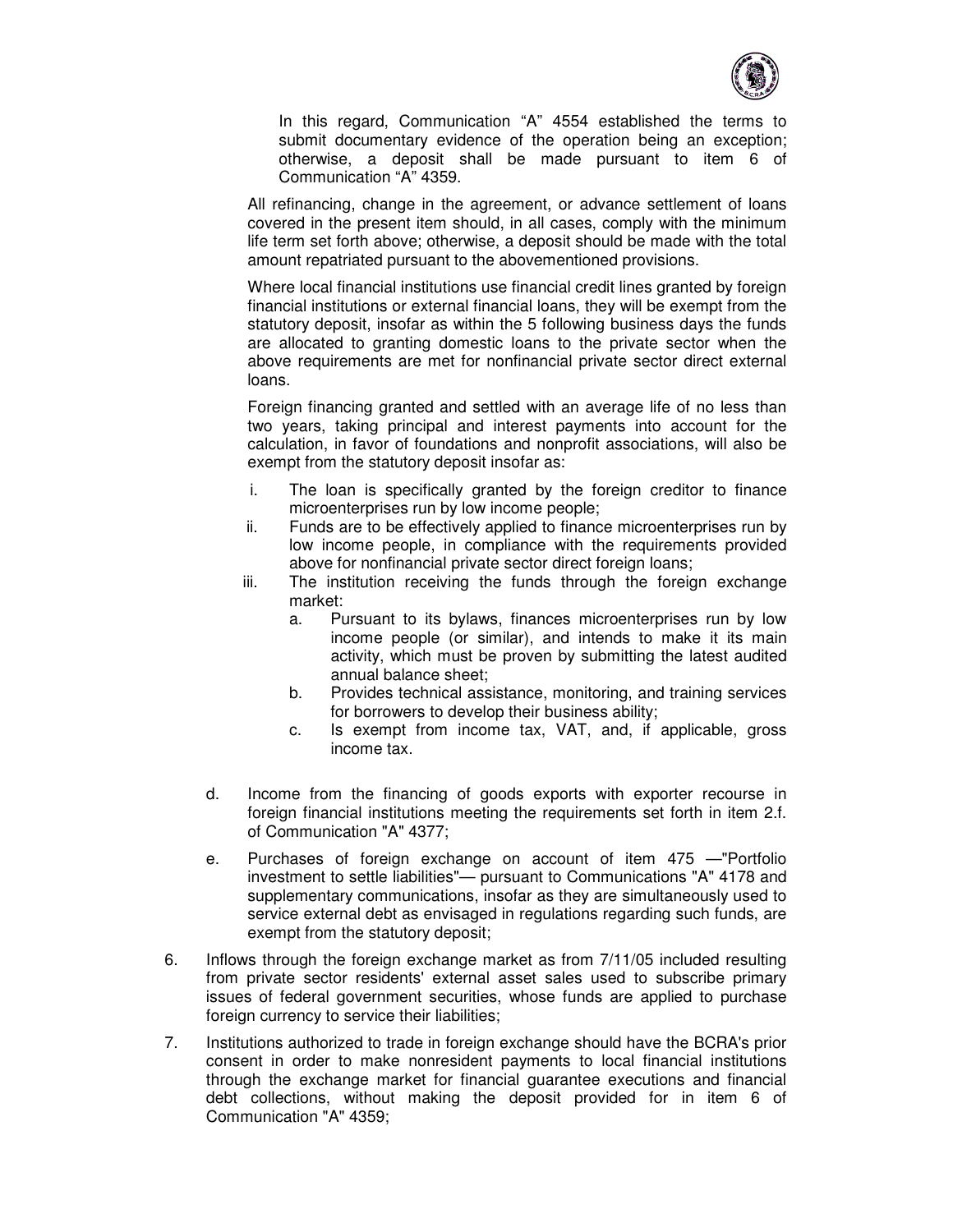

This prior consent requirement is not applicable to:

- 7.1. Trade guarantees;
- 7.2. Nonresident financial borrowing from a local financial institution incurred before the date Executive Order 616/05 became effective;
- 7.3. Executions of financial guarantees granted before the date Executive Order 616/05 became effective;
- 7.4. Execution of financial guarantees granted irrevocably by foreign banks or companies, international organizations, and credit agencies, to hedge the risks of local financial institutions when:
	- 7.4.1. They were granted to ensure client participation in public biddings or in public works at the national or provincial level, or
	- 7.4.2. Funds are received more than 365 days after the guarantee was granted.
- 7.5. When, as a result of the execution of guarantees included in item 7.4., (i) resident individuals or legal entities incur financial debt with the foreign guarantor, or (ii) the foreign guarantor undertakes to make capital contributions to the local company, where the requirements in item 1 of Communication "A" 4447 are not met, there will be 20 business days as from the date the funds resulting from the above execution are transferred to the local institution's correspondent account abroad to prove that the interest-free deposit provided in item 6 of Communication "A" 4359 was effectively made by the resident individual or legal entity having external liabilities or the resident company receiving the capital contribution.

Pursuant to the Ministry of Economy and Production Resolution 731/2006, dated 09/17/06, the following operations are exempt from the requirement as from 09/18/06:

8. Foreign currency inflows into the foreign exchange market used for or resulting from the primary subscription of share certificates, bonds, or debt securities issued by a trust fund for energy infrastructure development and whose underlying assets totally or partly include the charges set forth under Law 26095, insofar as they are settled or redeemed totally or partially within 365 consecutive days.

In addition, Ministry of Economy and Production Resolution 1076/2006, dated 12/21/06, published in the Official Bulletin on 01/05/06, provided that:

- 9. The Ministry of Economy and Production Resolution 637, dated 11/16/05, cannot be applied to inflows in the domestic foreign exchange market from transfers from multilateral and bilateral lending agencies, or related agencies, to subscribe primary issues of securities, debt instruments, or share certificates issued by a trust fund trustee, provided that:
	- 9.1. Funds are repatriated on account of a debt to be maintained for the entire period with a multilateral and bilateral lending agency, or its related agencies;
	- 9.2. Funds are allocated to financing meeting the requirements contained in Section 4 of Ministry of Economy and Production Resolution 365, dated June 28, 2005.

Reference: Communications "A" 4178, 4323, 4377, 4359, 4386, 4427, 4507, 4554, 4574, 4632, 4633, 4640, "B" 8814, and 8901, "C" 42303, 42884, 43075, 44048, 44670, and 46394.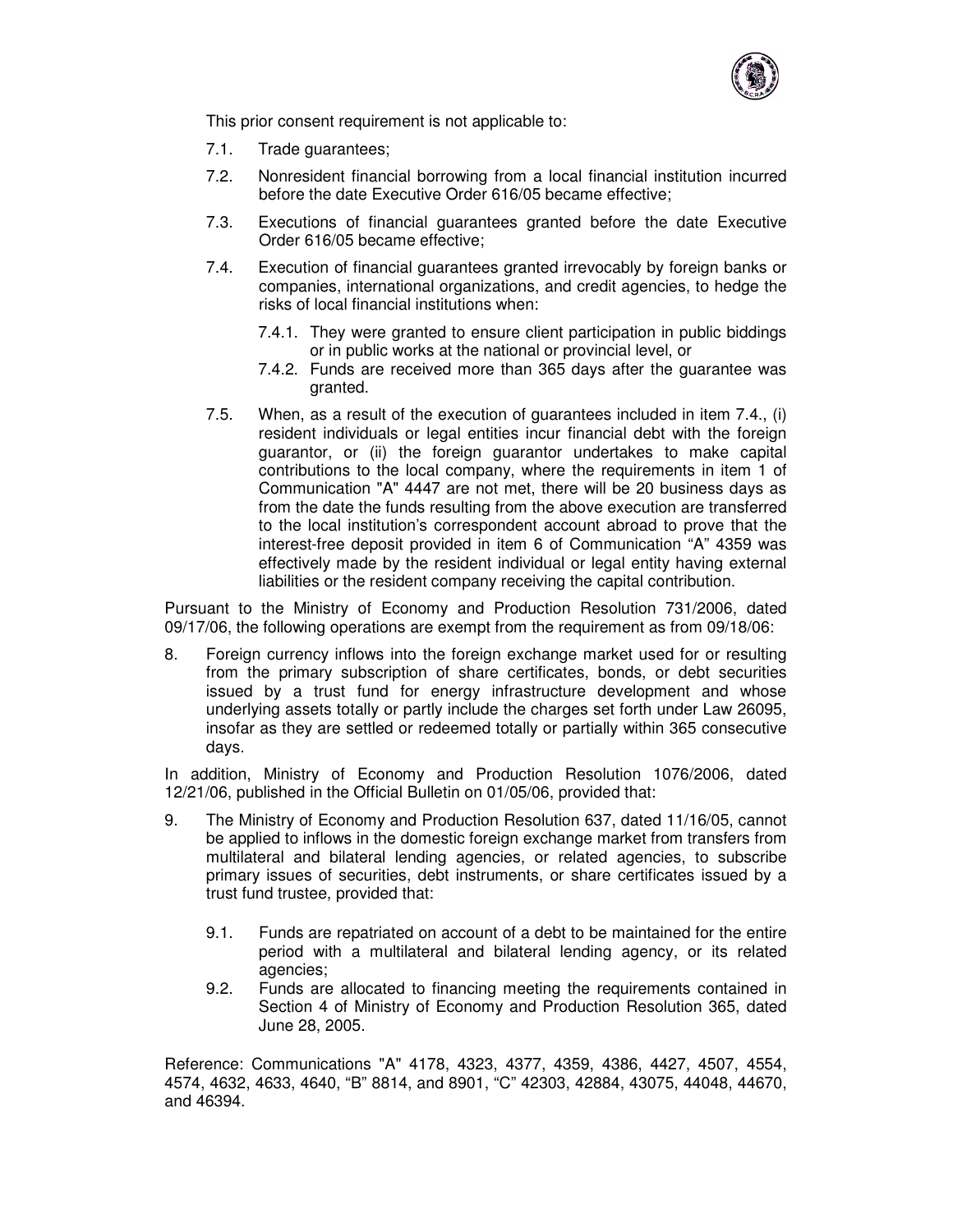

# **Other regulations on interest-free deposits**

Institutions authorized to trade in foreign exchange must record 100 percent of income from transactions through the foreign exchange market, and sell the necessary amount to make the statutory deposit as "Foreign exchange purchase to make the deposit provided by Executive Order 616/2005." They will only be able to credit the balance from the settlement proceeds after verifying whether regulations are complied with in making the deposit.

The balance of the foreign exchange purchase necessary to make the statutory deposit of repatriated funds must be credited under the operation holder's name, with a local banking institution.

When income is denominated in foreign currencies other than the US dollar, the various exchange rates at the foreign exchange market close informed by the Banco de la Nación Argentina for the business day prior to the day the deposit is made must be taken into account to determine the amount to be deposited.

Reference: Communication "A" 4359.

# **1.e. Others**

The amount in foreign currency collected by residents from the sale of unrealized nonfinancial assets such as football player transfers, patents, trademarks, copyright, royalties, license rights, grants, leases, and other transferable agreements should be repatriated and settled in the domestic foreign exchange market within 30 consecutive days after its collection in the country or abroad, or its crediting in accounts held abroad.

Reference: Communication "A" 4344.

### **2. OUTFLOWS**

### **2.a. Goods import payments**

Goods imports may be wholly paid in advance, whether by cash or deferred payment, regardless of the type of good. In this respect, Communication "A" 4605 updated regulations for advance and sight payments of Argentine goods imports.

It is worth mentioning that in all cases, nationalization of such goods should be proven within 365 days of the advance payment, or within 90 days of the sight payment. For advance payments where a longer term is needed, the BCRA should consent to it before the date the foreign exchange market is accessed.

When port clearance is delayed for reasons beyond the importer's control, the financial institutions involved may extend the above terms to up to 540 consecutive days from the date the foreign exchange market is accessed. To extend the terms any further, the Central Bank's prior consent is required.

If goods are not nationalized in time, the advance payment (or the difference, when the nationalized amount is lower than that paid) should be made within 10 business days of the due date for proving port clearance, with all applicable extensions. In that case, foreign exchange must be settled at the lowest exchange rate of that for the advance payment date and that of the MULC offered in the SIOPEL CAM 1 round (buying rate) for the date foreign exchange is settled.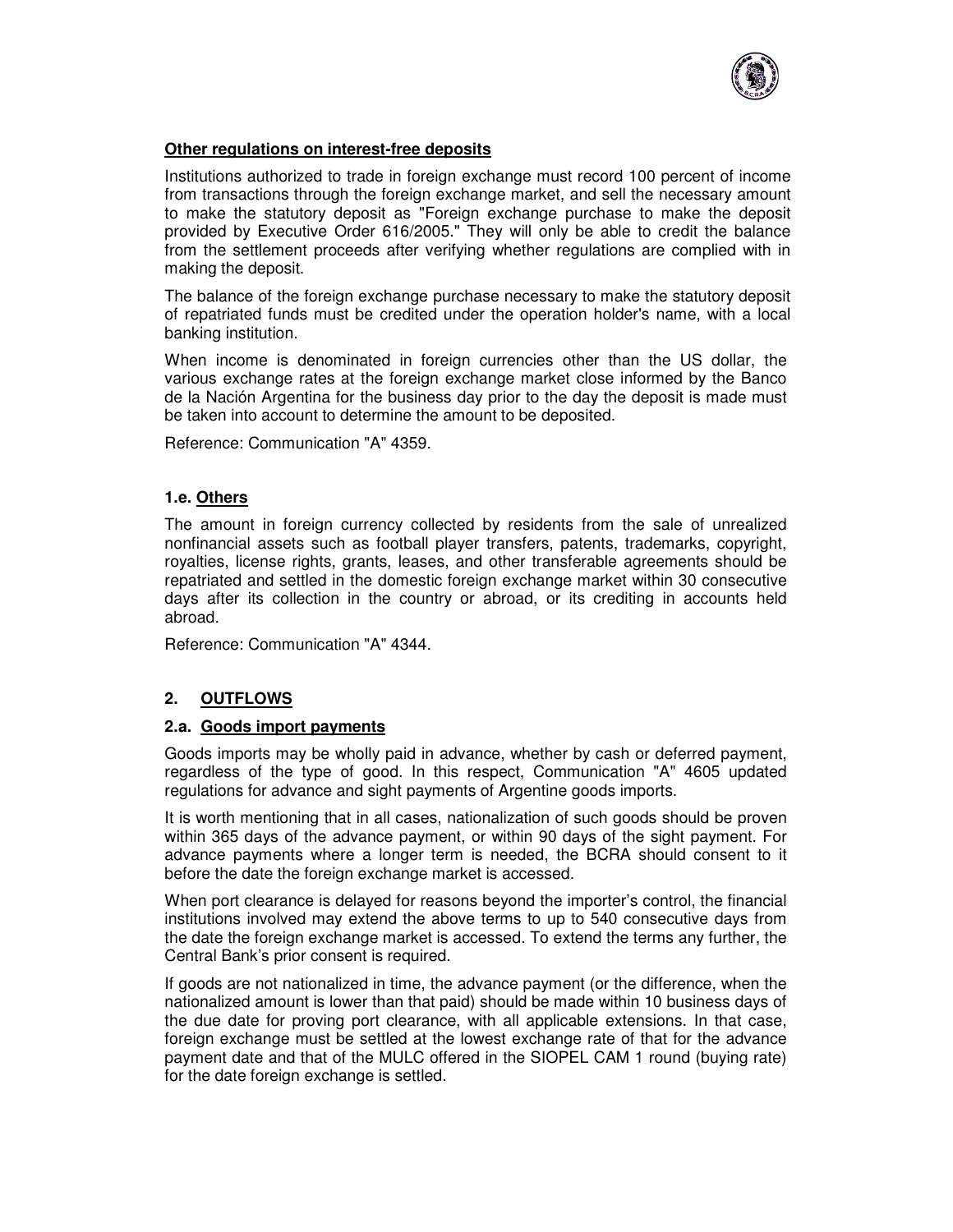

The resulting funds may not be repatriated when the amount per operation does not exceed the equivalent of USD 10,000 or this exemption has not been used for an amount higher than the equivalent of USD 100,000 in a calendar year.

When goods are not cleared at port in whole or in part due to a loss and the shipment of goods to be nationalized is fully covered by a loss insurance, financial institutions will grant an additional term until the insurance claim is settled, insofar as provisions in item 10 of Communication "A" 4605 are met.

If goods cannot be cleared at port, the Central Bank may authorize term extensions for foreign currency repatriation until funds are recovered, in the following cases, as long as documentation under item 11 of Communication "A" 4605 is submitted and provided the following cases take place prior to accessing the foreign exchange market and that the exporter and the importer do not belong to the same group of companies: (a) exchange control in the importer country; (b) subsequent insolvency of the foreign importer, when there are no refund guarantees and the importer submits the following documentation; and (c) debtor in arrears.

In addition, debt from imports may also be prepaid, regardless of the due date.

Access to the foreign exchange market to make goods import financing payments that do not meet any of the requirements in paragraphs 1 to 7 below is subject to regulations applicable to settle principal debt from financial loans:

- 1. Term financing granted by the supplier or a lending agency to foreign exports in order to finance Argentine goods imports, insofar as the financing term is specifically set before shipment date or in the related remittances, where payment is made through a bank. If no term is specified, whichever way financing is granted, the implicit term will be 270 days after shipment date, for the present Communication purposes.
- 2. Term financing granted by a local or foreign financial institution, where foreign exchange disbursements net of expenses are directly and wholly applied to the advance payment and/or sight payment to the foreign supplier.
- 3. Term financing granted by a local financial institution to supplement foreign financing considered above, insofar as it is granted through a letter of credit or backed bills, or with a loan formally authorized by the institution, before the shipment date. In these cases, the institution must have (a) the shipment documentation within 50 business days following shipment date; and (b) irrefutable documentation guaranteeing that financing was granted by the local institution before shipment date.
- 4. Financing granted by a local financial institution to supplement foreign financing for terms not exceeding 180 days from shipment date.
- 5. Lease payments with replacement, purchase, or return option.
- 6. Foreign financing granted pursuant to the preceding requirements with a change on the part of the foreign creditor, insofar as financing conditions and the other terms and conditions of the original financing agreement are not modified.
- 7. Outstanding import business financing as at this date that qualify as import business financing pursuant to the definitions in Communication "A" 3806 and supplementary communications.

Reference: Communications "A" 3859, 3944, 4484, 4496, and 4605.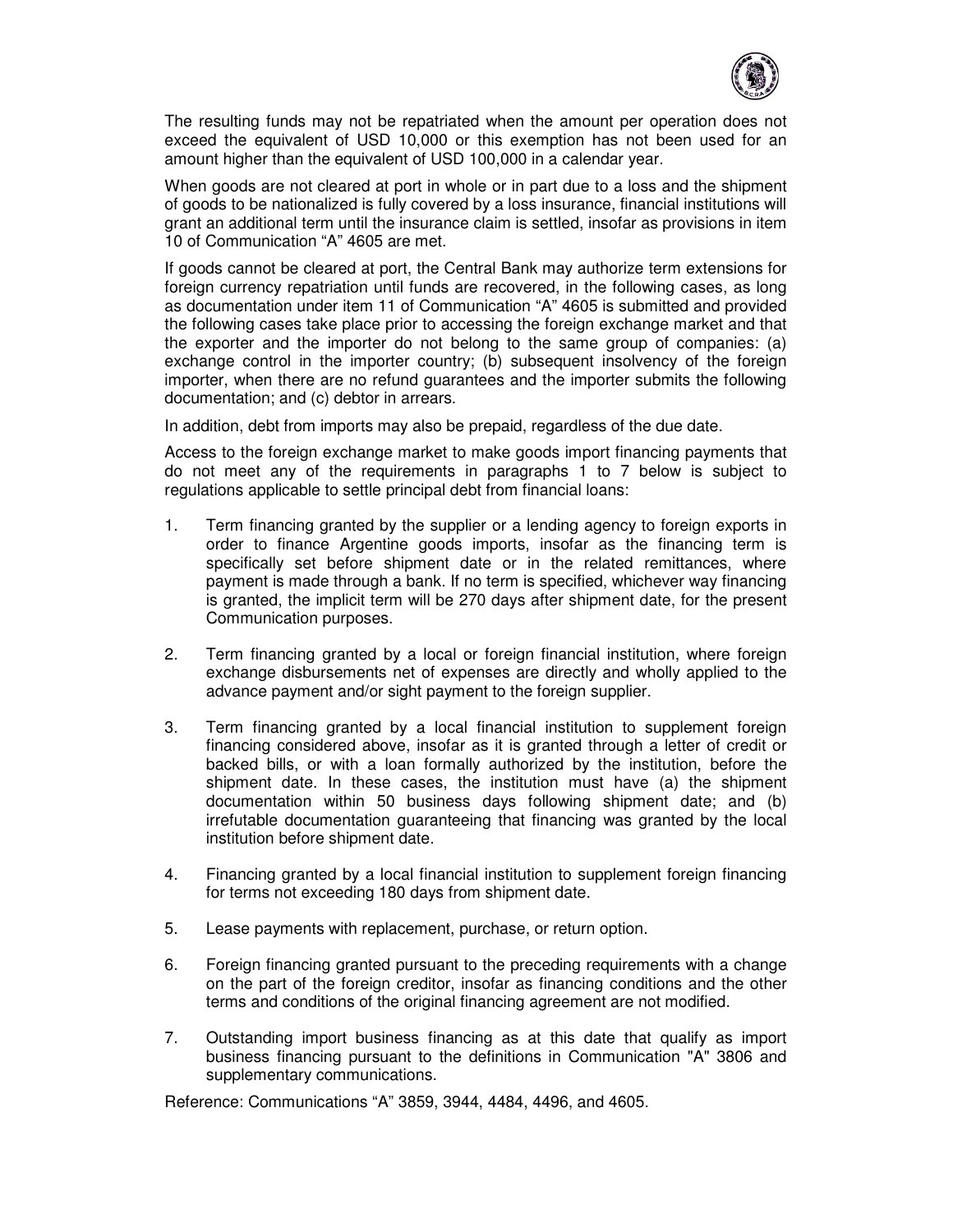

# **2.b. Payment of services**

There are no restrictions whatsoever to the payment abroad of services provided by nonresidents, regardless of the kind of services (freight, insurance, royalties, technical advice, fees, etc).

Reference: Communication "A" 3826.

## **2.c. Income (interest and profit and dividends)**

Access to the Single Free Exchange Market is allowed in order to pay financial sector and nonfinancial private sector interest services provided that:

- (1) Payments are made up to 15 consecutive days before due date of each interest installment;
- (2) Interest is accrued at any time during the current period; and

The foreign exchange market shall be accessed to pay interest services on the public debt when income is accrued as from the date foreign currency is sold in the local exchange market, or the date when funds are disbursed, if they were to be credited to correspondent accounts with institutions authorized to settle them in the local exchange market, within the two business days following the disbursement.

Before processing any interest payment abroad, the institutions involved should make sure the debtor has submitted, if appropriate, the debt statement pursuant to the reporting system provided by Communication "A" 3602, dated 5/7/02, and comply with other requirements set forth in item 4 of Communication "A" 4177.

The companies that purchase foreign assets for direct investment are required to prove, before accessing the foreign exchange market, that they have repatriated and settled the resulting income. This requirement shall have to be met when the companies needed the Central Bank's prior consent to access the foreign exchange market due to the amount of the purchase and the operation was totally or partially financed with foreign funds.

Access to the Single Free Exchange Market is allowed to pay profits and dividends abroad provided they relate to audited financial statements.

Reference: Communications "A" 3859, 4177, 4634, 4643, "C" 41002.

# **2.d. Financial debt**

Access to the Single Free Exchange Market is allowed to make principal payments related to nonfinancial private sector external liabilities provided that:

- (1) They are made at any time within 365 consecutive days before due date, insofar as the minimum remaining term set forth by the applicable foreign exchange regulations is complied with;
- (2) There is sufficient notice to pay the creditor upon due date principal installments whose settlement depends on the enforcement of specific conditions expressly contained in the external debt refinancing agreements with foreign creditors as from 2/11/02, when the Single Free Exchange Market became operative; and
- (3) They are partially or fully made in advance within terms of over 365 days, insofar as the applicable minimum remaining term is complied with and provided that any of the following is met: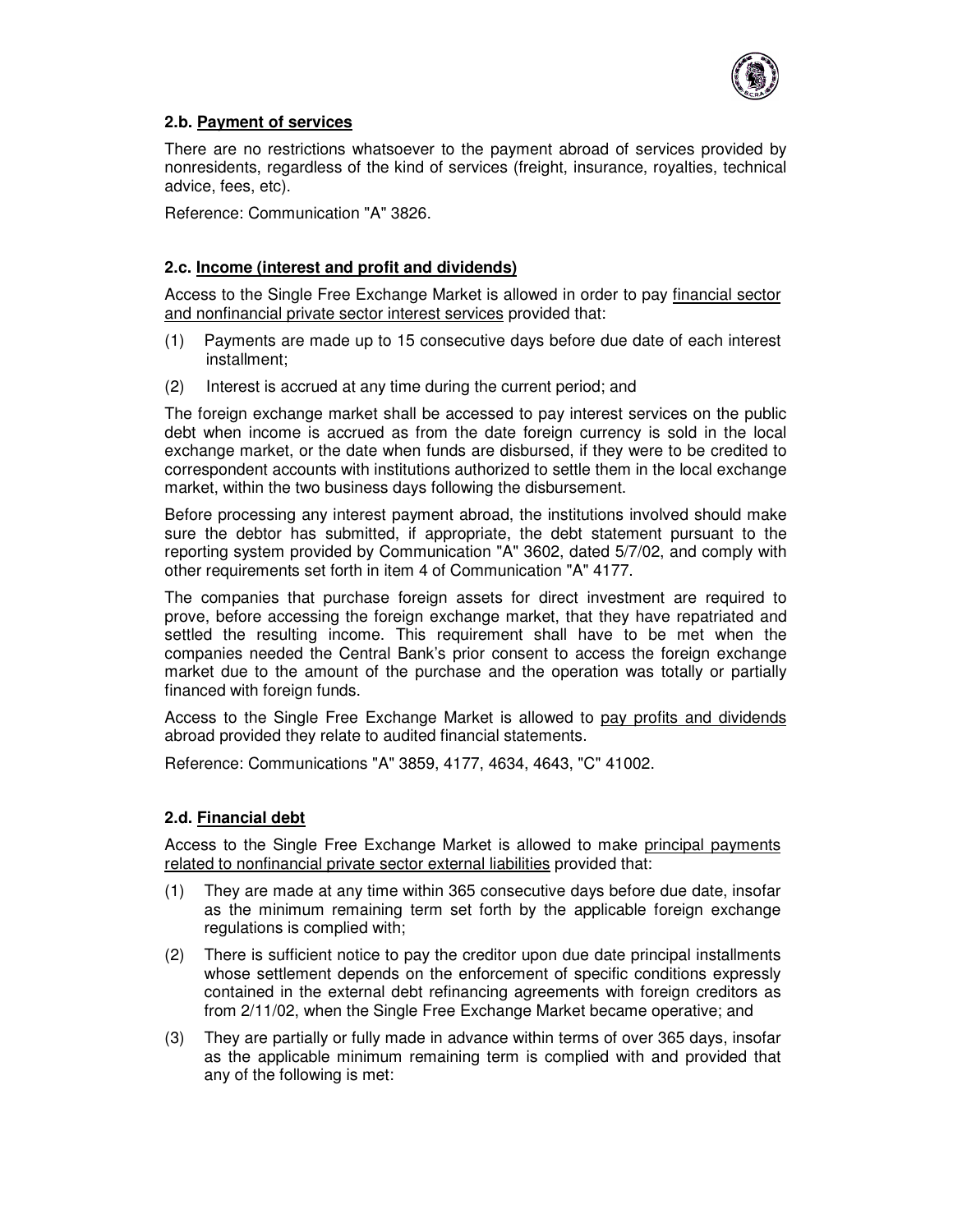

- 3.1. If the payment is not part of a debt restructuring process, the amount in foreign currency to pay the external debt in advance does not exceed the present value of the debt portion that is being paid, or the advance payment should be 100 percent offset by new foreign financing with a present value not exceeding that of the debt which is being paid in advance;
- 3.2. If the payment is part of a debt restructuring process, the new terms and conditions and the cash payment should not imply an increase in the present value of the debt.

The current debt value should be calculated discounting future principal and interest maturities at the annual effective interest rate equivalent to the implicit interest rate on US dollar exchange rate futures hedging operations in institutionalized markets, for the closest term of no less than 180 days, upon the close of business on the business day prior to the date any of the following occurs:

- a. The choice to settle the external debt in advance is reported abroad, in compliance with the provisions set forth in the agreement or the relevant debt issuance provisions;
- b. The mandate is conferred to a financial institution for it to place new debt securities in the domestic capital market, if new debt issuance provisions specifically stipulate that resulting funds are to be applied to settle external debt in advance;
- c. The new debt in local currency to local financial institutions is disbursed, if the new provisions specifically stipulate that resulting funds are to be applied to settle external debt in advance; or
- d. Foreign exchange is purchased in the foreign exchange market to settle the debt in advance.

Terms arising from items a, b, and c above shall be applicable as long as the transaction is reported in writing —within 72 business hours after the transaction is agreed upon— by the financial institution involved through the Central Bank Reception Desk, addressed to the External Transactions and Foreign Exchange Manager, including data on liabilities to be settled in advance and details about the way in which the value of the payment has been set. If this requirement is not met, the date stipulated in item d shall apply.

If no transaction is made for a term of over 180 days in domestic institutionalized markets as at the business day prior to the trading date in the foreign exchange market, the implicit rate for longer-term operations will be used.

Where the early payment of financial debt is denominated in currencies other than the US dollar, the present value should be calculated in US dollars considering the exchange rate vis-à-vis the US dollar for the immediately preceding business day.

Furthermore, access to the Single Free Exchange Market is allowed to pay financial sector debt principal in the following cases:

- (1) Settlement of financial stand-by loans granted by local institutions, insofar as the operation they are backing has automatic access to the foreign exchange market.
- (2) Liabilities covered by Communication "A" 3940, not earlier than necessary to pay the debt upon maturity, pursuant to proposed refinancing approved by the Central Bank.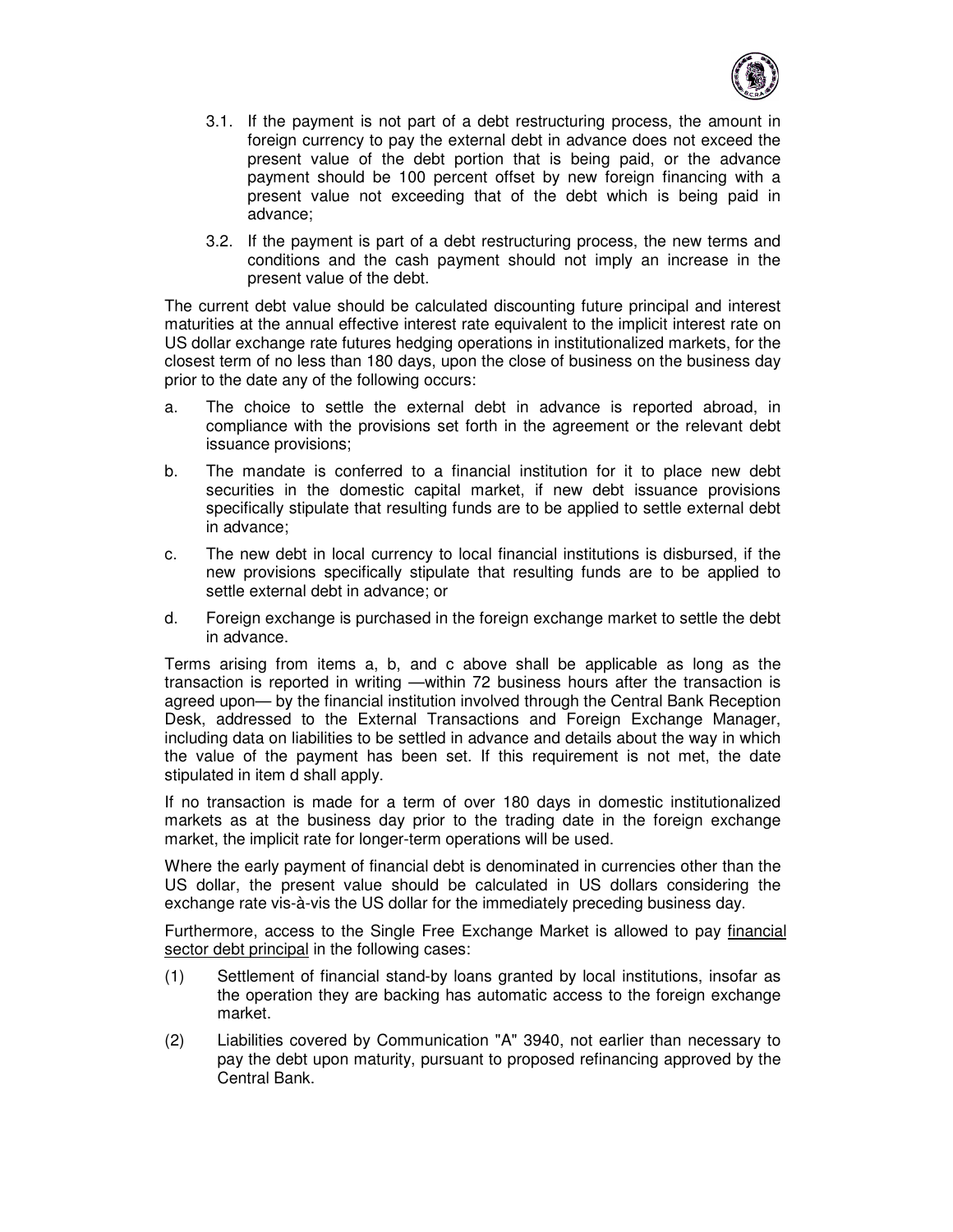

(3) Financial institutions that do not have any outstanding liabilities to the Central Bank in terms of section 17, paragraphs b, c, and f of the BCRA Charter may settle their external financial liabilities in advance under the same conditions as the nonfinancial private sector, except for those relating to certificates of deposit converted into Argentine pesos pursuant to Communication "A" 3648.

If the institution wishes to settle liabilities from credit lines involving certificates of deposit converted into Argentine pesos pursuant to Communication "A" 3648, the operation shall be performed as a credit line assignment to another local financial institution, so that the creditor complies with item 5 of such communication.

(4) The remaining operations, as early as necessary, so that payment is made to the creditor upon the maturity date stipulated in the agreements.

#### General requirements

- All advance principal payments must be made to the creditor or to the payment agent for immediate payment to the creditor, and the prepaid debt portion ceases to accrue interest as from the actual payment date.
- Before processing any external debt interest or principal payment, the institutions involved should make sure the debtor has submitted, if appropriate, the debt statement pursuant to the reporting system provided by Communication "A" 3602, dated 5/7/02, and comply with other requirements set forth in item 4 of Communication "A" 4177.
- The companies that purchase foreign assets for direct investment are required to prove, before accessing the foreign exchange market, that they have repatriated and settled the resulting income. This requirement shall have to be met when the companies needed the Central Bank's prior consent to access the foreign exchange market due to the amount of the purchase and the operation was totally or partially financed with foreign funds.

#### Other provisions

- (1) Access to the foreign exchange market to settle liabilities with foreign institutions on account of export credit discounts with recourse due to the importer's failure to comply with the obligation is regulated by rules governing access to the foreign exchange market to settle financial loans, insofar as requirements in item 2.f. of Communication "A" 4377 are not met.
- (2) In cases of mergers, starting on the date the merger is recorded in the Public Registry of Commerce, the merging or the absorbing company will have access to the foreign exchange market to make principal and interest payments on account of merged companies' external liabilities, insofar as:
	- (a) The merging or the absorbing company has submitted a note to the BCRA External Transactions and Foreign Exchange Manager through a financial institution, specifying debt securities issued and external liabilities acquired as a result of the merger, which should be previously validated in the dissolved company's debt statement, pursuant to Communication "A" 3602 and supplementary communications; and
	- (b) The financial institution involved has certified in the abovementioned note that the information contained therein is consistent with certificates of validation of the reporting system provided by Communication "A" 3602 and supplementary communications.
- (3) In the case of external debt refinancing processes in nonfinancial private sector companies, nonresident creditors may be offered to agree to the same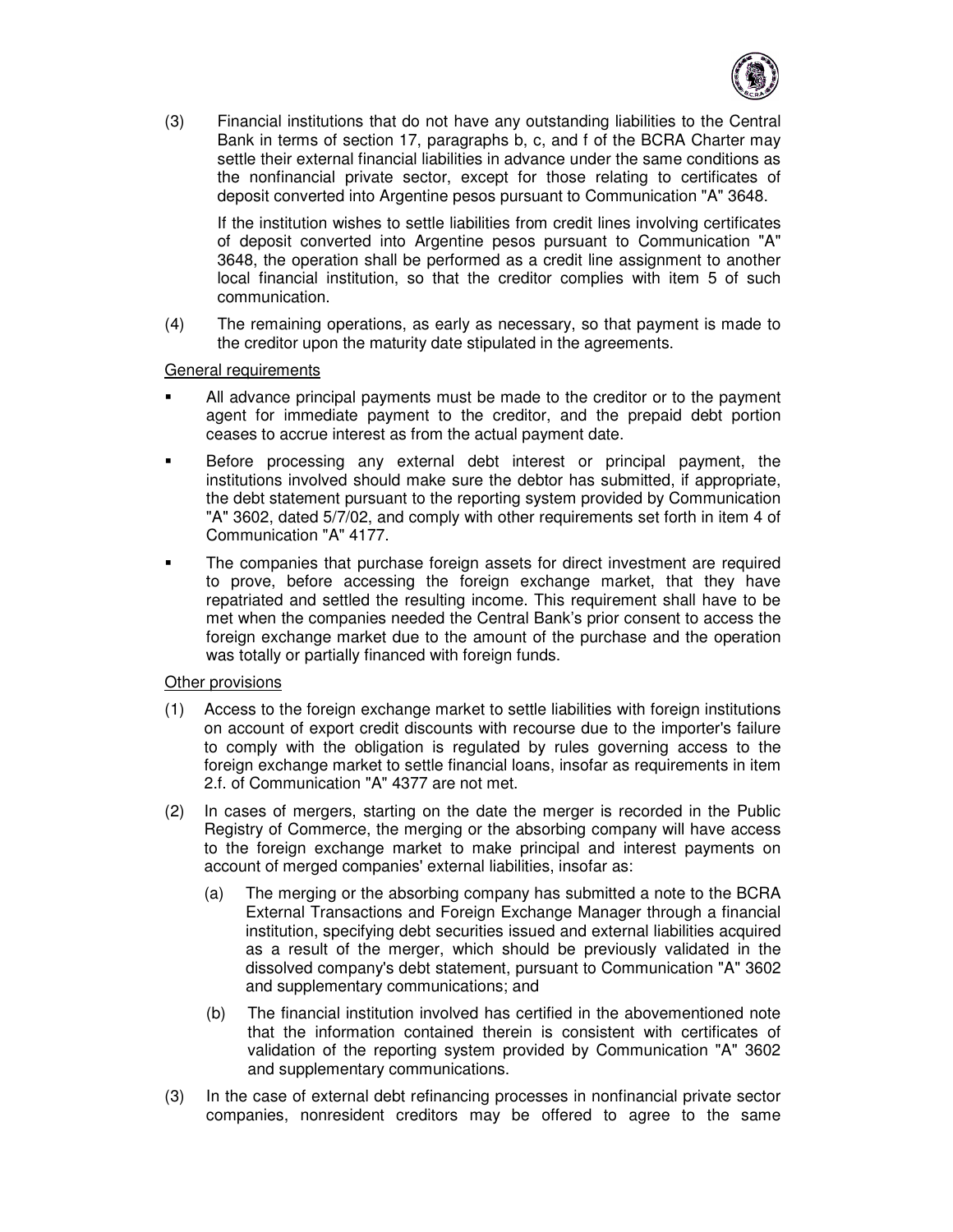

refinancing terms as external debt creditors on account of both principal and interest of domestic debt in foreign currency, insofar as:

- (a) The local company has incurred liabilities in foreign currency to a local financial institution before 12/4/01, which are later assigned to a nonresident by the local financial institution;
- (b) Liabilities have not been converted into Argentine pesos;
- (c) The set of restructured principal and interest liabilities does not account for over 15 percent of the original debt to nonresident creditors that is refinanced in the global refinancing agreement with the company's nonresident creditors; and
- (d) The company offers only one restructuring option program to all nonresident creditors holding outstanding debt in foreign currency as of 12/31/03;
- (e) The company submits an affidavit to the Central Bank External Transactions and Foreign Exchange Manager through a financial institution, specifying refinanced external and domestic liabilities to nonresident creditors under the scheme outlined above.

Once the above liabilities are included in the external restructuring, they are subject to foreign exchange regulations in terms of market access for external debt involving financial loans or debt securities —depending on the refinancing modality used by the debtor and the future holders' residence.

Reference: Communications "A" 3602, 3648, 4177, 4203, 4215, 4324, 4354, 4359, 4377, 4561, 4634.

#### **2.e. Foreign exchange sales to nonresidents**

Nonresidents (as per the definition provided in chapter IV of the IMF's fifth edition of the Balance of Payments Manual) may access the Single Free Exchange Market to purchase foreign exchange to be transferred to their accounts with foreign banks with funds collected domestically from:

- a. Cash import, services, income, and other current transfers receipts —items included in the balance of payment current account— on account of which the resident would have accessed the foreign exchange market pursuant to the relevant exchange regulations;
- b. Principal installments of federal government debt issued in foreign currency, proving that foreign exchange received has been settled through the foreign exchange market;
- c. Export receipts credited to an account with a local institution from operations performed through LAIA-Dominican Republic payments agreements and reciprocal credit, and bilateral agreements and credit with the Russian Federation and Malaysia, whose credits have been discounted by foreign institutions, insofar as the exporter has repatriated and settled funds from abroad on account of the discount through the Single Free Exchange Market;
- d. Residents' external liabilities from Argentine goods and services imports and nonresidents' financial liabilities from foreign loans, validated by the external debt statement (Communication "A" 3602 and supplementary communications);
- e. Credit recovery in local bankruptcies;
- f. Direct investment sales in the nonfinancial private sector;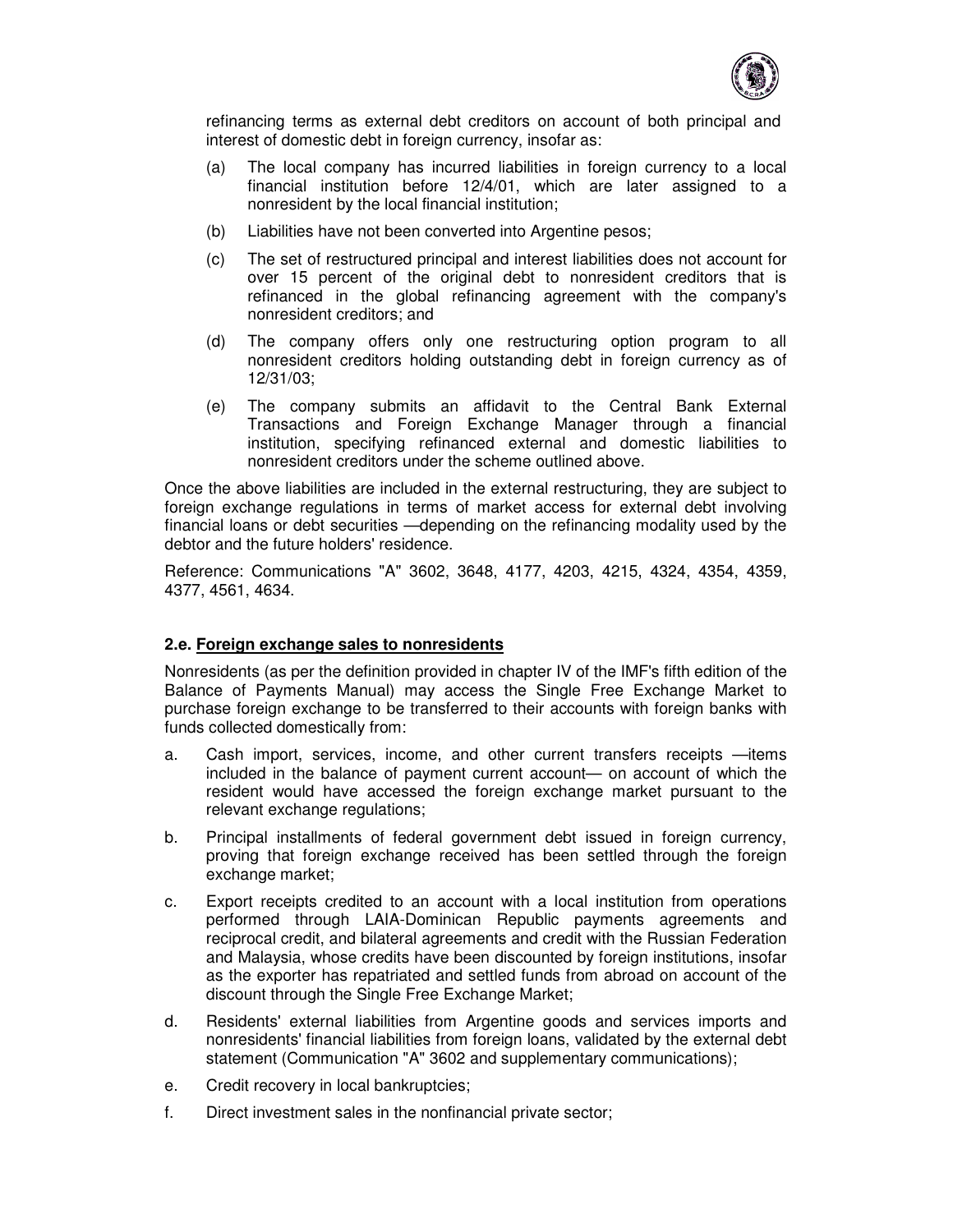

- g. Definite liquidation of direct investment in the national nonfinancial private sector; and
- h. Service or liquidation through sale of other portfolio investment in foreign currency (and its income) that has been repatriated, such as portfolio investment in local companies' stocks, investment in local mutual funds and trust funds, purchase of loans granted to residents by local banks, purchase of bills and promissory notes on account of domestic commercial operations, investment in domestic bonds issued in Argentine pesos, and purchases of other domestic credit.

Operations included in items (a), (b), (c), (d), and (e) are not limited in amount. However, when the set of transactions included in items (f), (g), and (h) exceed the equivalent of USD 2,000,000 a month, or those in item h exceed USD 500,000 per month per nonresident individual or legal entity, the Central Bank's prior consent is required.

Where applicable, investment funds must remain in the country at least for the applicable minimum term.

New transactions settled through the Single Free Exchange Market as from 5/26/05, when Ministry of Economy and Production Resolution 292/2005 became effective, must remain in the country for at least 365 days.

Foreign exchange operations with nonresidents that are not included in the above items and exceed the monthly ceiling of USD 5,000 must be previously approved by the Central Bank.

Foreign exchange sales to international agencies and official lending agencies are exempt from these restrictions.

Reference: Communications "A" 3661, 3866, 3944, 3999, 4129, 4323, 4354, 4359, 4640, "C" 39316.

### **2.f. Financial derivatives**

Transactions performed and settled in the country

Futures transactions in regulated markets, forwards, options, and other derivatives transactions that are settled in the country and cleared in domestic currency are not subject to any foreign exchange requirement.

#### External transactions

The Central Bank's prior consent is not necessary to access the foreign exchange market for premium payments, guarantees, or settlements for the following futures, forwards, options, and other derivatives transactions:

- 1. Transactions performed through the financial system on account of the purchase of options to hedge variable-rate time deposits made pursuant to requirements and modalities set forth in item 2.5 of regulations on "Time deposits and term investment," when approved as provided in item 2.5.3. of such regulations;
- 2. Foreign currency hedge agreements by financial institutions to hedge their own lending positions within their general exchange position;
- 3. Foreign currency and interest rate hedge agreements by the financial sector and the nonfinancial private sector on account of their external liabilities reported and validated pursuant to the reporting system outlined in Communication "A" 3602 and supplementary communications. During the life of the agreements, hedging cannot exceed external liabilities in the hedged currency or interest rate risk.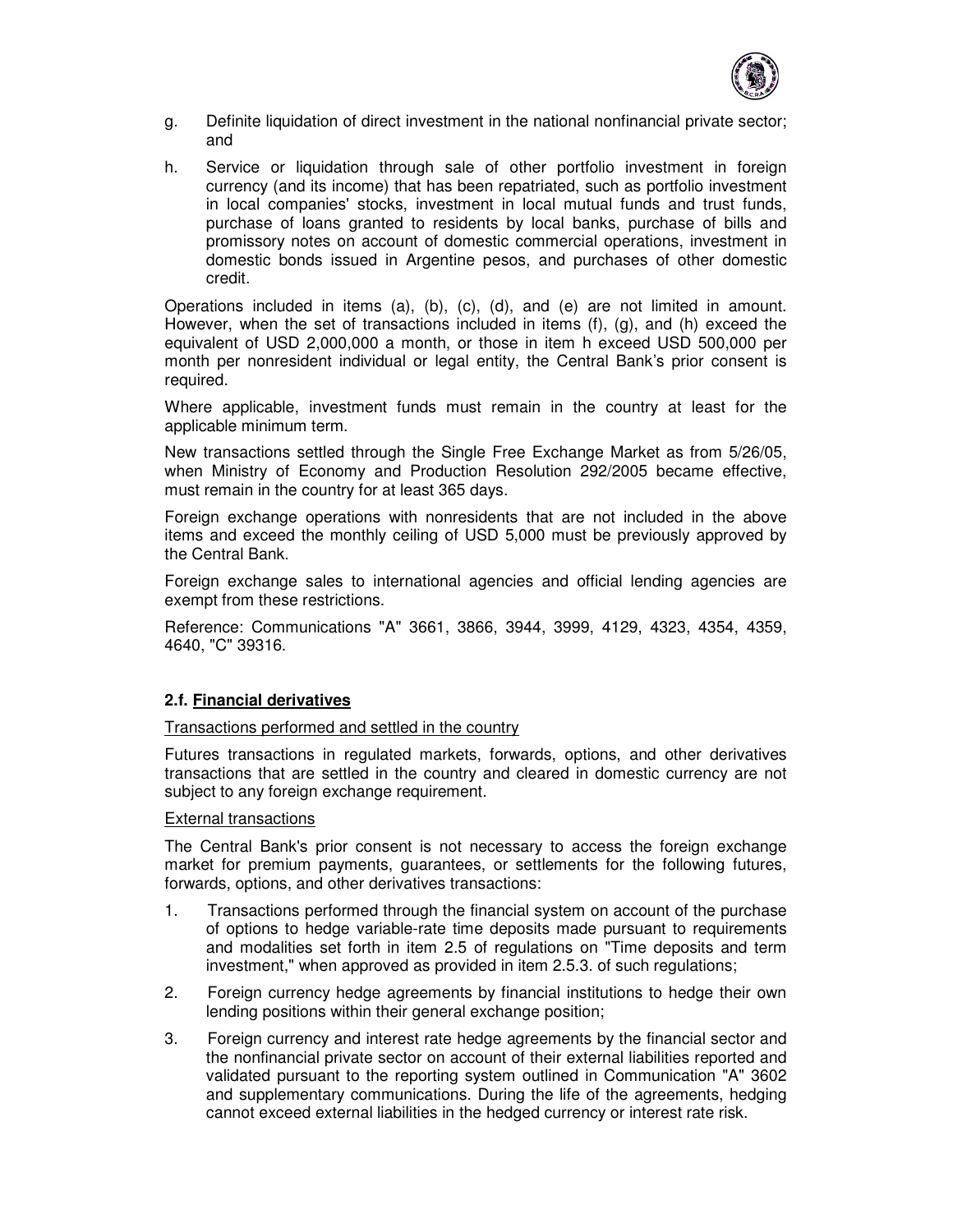

- 4. Commodity prices hedge agreements between Argentine exporters and/or importers insofar as they exclusively relate to hedges of own Argentine foreign trade operations;
- 5. External financing operations in the form of repos, provided their terms are consistent with the minimum term applicable the date they are agreed upon. In order to be settled, these operations must be validated pursuant to regulations on debt statements outlined in Communication "A" 3602 and supplementary communications; and
- 6. Foreign currency hedge agreements by exporters to hedge themselves against risks from outstanding shipments.

External transactions involving access to the foreign exchange market to hedge operations under items 1 to 6 above may only be performed:

- a. In institutionalized international financial markets;
- b. With foreign banks meeting the requirements in item (b) of Communication "A" 3661 and supplementary communications; and
- c. With financial institutions authorized by law to perform this type of operations, insofar as they are controlled by banks meeting the requirements in the preceding item.

The remaining futures, forwards, options, and other derivatives external transactions require the Central Bank's prior consent, both to be arranged and subsequently settled by accessing the foreign exchange market.

In order to access the Single Free Exchange Market to conduct the above operations, it is mandatory to agree to the obligation to repatriate and settle through the Single Free Exchange Market —within 5 business days following the date of the operation— funds in favor of the local customer resulting from the operation or from the release of funds held as security.

Failure to comply with the above will require the institution having provided access to the market to report it to the Nonfinancial Institution Surveillance Manager (in the case of nonfinancial private sector operations) or the relevant Financial Institution Surveillance Manager (in the case of financial sector operations).

Reference: Communications "A" 3661, 4077, 4164, 4285, 4440, "C" 44047

#### **2.g. Residents' foreign asset accumulation**

Resident individuals and legal entities (as per the definition provided in chapter IV of the IMF's fifth edition of the Balance of Payments Manual) outside the financial sector may access the Single Free Exchange Market to purchase foreign exchange with a monthly ceiling in the following cases: real estate investment abroad, loans to nonresidents, residents' external direct investment contributions, individuals' portfolio investment abroad, other residents' investment abroad, legal entities' portfolio investment abroad, foreign currency purchases to be held in the country and traveler check purchases, mutual fund portfolio investment, mutual fund bill purchases and grants.

The monthly ceiling for all financial institutions is currently USD 2,000,000.It may be higher if the amount paid in Argentine pesos for the client's purchases on account of the above items does not exceed the total amount in Argentine pesos resulting from the addition of export duties paid plus three times the amount of the tax on bank current account debits and credits, paid by the taxpayer to the Federal Tax Authority in the calendar month immediately preceding the previous month.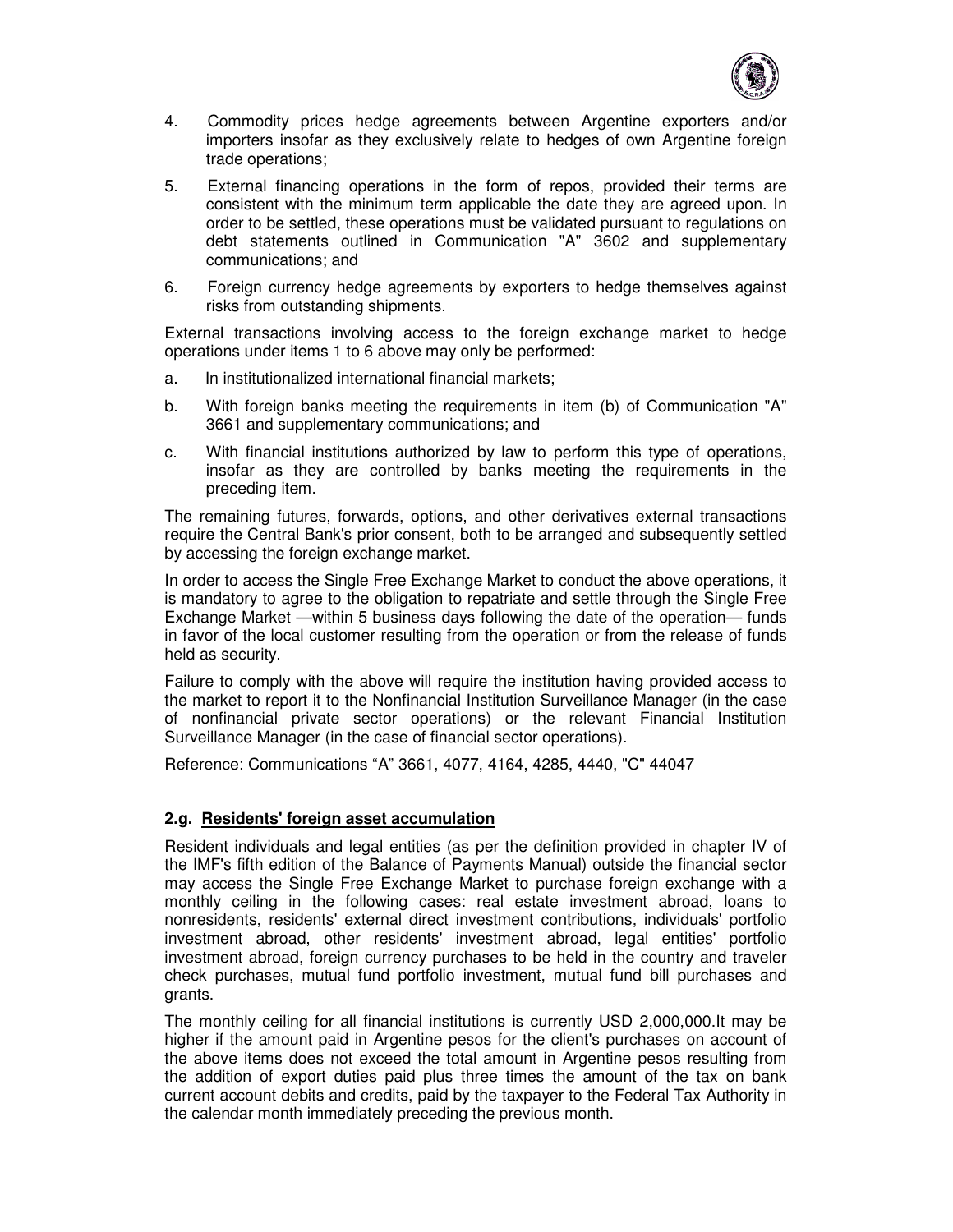

The Single Free Exchange Market may be accessed pursuant to regulations and restrictions above only insofar as, as at the date of access, there are no external principal and interest arrears. This requirement is not applicable to bill and traveler check purchases not exceeding the equivalent to USD 10,000 per calendar month.

To this end, external liabilities with no maturity will be considered in arrears once 180 consecutive days from the date they are incurred have elapsed. Liabilities arising from goods imports will not be considered unpaid and due insofar as 180 consecutive days term after shipment have not elapsed.

The monthly ceiling is raised in the following cases:

- 1. Individuals and legal entities outside the financial sector making portfolio investment abroad, insofar as funds and their income are used, pursuant to Communication "A" 4178 and supplementary communications, within 360 days of having accessed the foreign exchange market, to settle financial external debt principal and interest from securities issued abroad, financial loans syndicated abroad, financial loans granted by foreign banks, and other direct liabilities or liabilities backed by foreign official lending agencies and insofar as the accumulated amount in foreign currency purchases does not exceed the total outstanding amount as at the date the foreign exchange market is accessed for liabilities outstanding as at 12/31/05, plus debt on account of interests calculated up to the next maturity.
- 2. Resident individuals and legal entities outside the financial sector are exempt from the ceiling set for external asset accumulation, insofar as funds that exceed the abovementioned ceiling are allocated to the subscription of primary issues in foreign currency of federal government securities.

Mutual funds may access the Single Free Exchange Market pursuant to exchange regulations in force at the time of operation.

Reference: Communications "A" 4086, 4128, 4178, 4306, 4349, 4390, 4515, 4570, "C" 39316.

### **2.h. Authorized institutions' General Exchange Position**

The General Exchange Position (GEP) comprises all the institution's external liquid assets, such as: reserves in gold coins and bullions; foreign currency; demand deposits with foreign banks; investment in foreign government securities issued by OECD member countries with a sovereign debt internationally rated "AA" or above; certificates of fixed term deposits with foreign banking institutions with an international rating of "AA" or above; and correspondent debit and credit balances. It also includes purchases and sales of these assets already arranged and pending settlement involving foreign exchange transactions with clients within a term not exceeding 2 business days.

Investment in foreign government securities and certificates of fixed term deposits meeting the above requirements, within GEP ceilings, are not subject to limitations in items 5.2 and 5.3 of Communication "A" 4311 on "Lending Policy."

The GEP does not include, however, third parties' external assets held in custody, correspondent balances for third-party outstanding transfers, term sales and purchases of foreign exchange or external securities, nor direct investment abroad.

In addition, for a term not exceeding that set by Communication "A" 4321 and supplementary communications, financial institutions may hold in their correspondent accounts funds from financial debt placements or shares issued abroad as third-party outstanding transfers. The receipt for the operation should be made when funds begin to comprise the institution's General Exchange Position.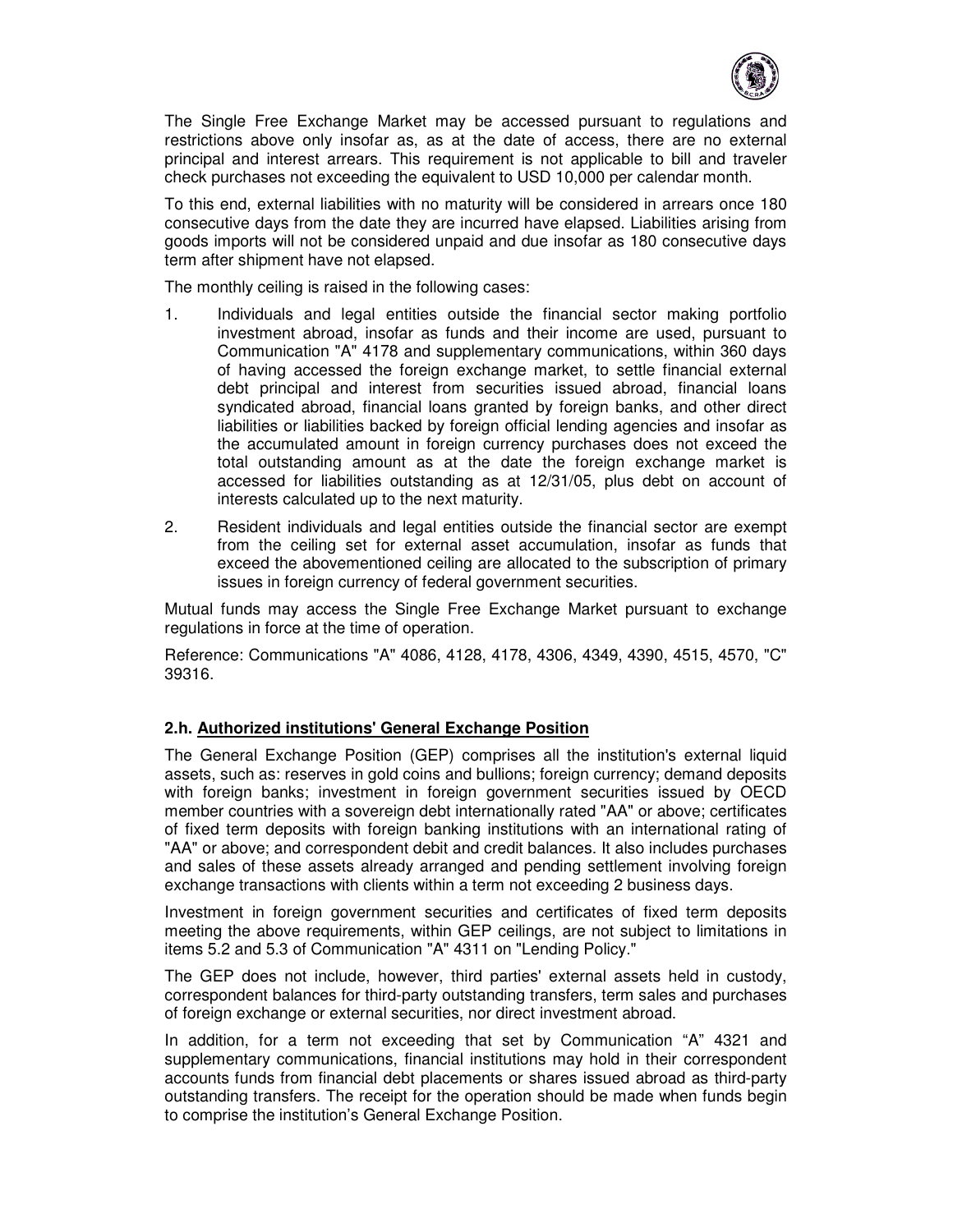

The GEP ceiling is calculated every month and therefore updated the first business day of the month. This ceiling is set at 15 percent of the equivalent in US dollars to the computable equity at the end of the month immediately preceding the last month when filing with the BCRA has already expired, pursuant to the relevant reporting system regulations. It will be increased in an amount equivalent in US dollars to 5 percent of the total amount traded by the institution on account of foreign exchange purchases and sales in the calendar month prior to the immediately preceding one, and in 2 percent of total demand and time deposits domestically held and payable in foreign currency, excluding deposits held in custody, recorded by the institution at the end of the calendar month prior to the immediately preceding month. If the ceiling does not exceed USD 5,000,000, this figure will be considered its floor.

Floors will be raised in USD 7,000,000 when the financial institution performs foreign exchange transactions with 15 or more locations. In addition, they will be cumulatively raised in up to the equivalent of USD 2,000,000 on account of foreign currency holdings other than US dollars and/or euro; in up to USD 1,000,000 for checks issued against foreign banks and purchased from third parties to be credited to correspondent accounts; and in up to the equivalent of USD 3,000,000 for US dollar or euro balances sent to the United States Federal Reserve or the European Central Bank still to be credited 72 hours after being sent.

Institutions authorized to trade in foreign currency failing to comply with GEP ceilings or exchange reporting regulations should refrain from trading in foreign exchange until they are in compliance with the above.

Institutions authorized to trade in foreign currency require the Central Bank's prior consent to perform their own purchases when payment is made against delivery of foreign currency or other external assets comprising the GEP, with the following exceptions:

- (1) Settlements of repurchases of securities used for external financing in the form of repos;
- (2) Transactions performed with funds from their General Exchange Position by accessing the domestic foreign exchange market to meet their foreign exchange needs to be bought and sold in self-regulated stock exchanges involving securities relating to own operations or to resident and nonresident clients' transactions, insofar as the net foreign exchange purchase on the domestic foreign exchange market to purchase these securities or, in turn, the resulting net foreign exchange sale do not exceed in the past three calendar months, and in each of the first three statistical weeks of each month, 5 percent of the computable equity in US dollars at the reference exchange rate, considered in the calculation of the GEP ceiling for the month under review.

As from 10/26/05, financial institutions are exempt from the above ceilings for their own primary subscription of federal government securities and corporate bonds listed and traded in self-regulated markets and denominated in foreign currency; and

(3) Purchases by local financial institutions of loans granted by foreign financial institutions to nonfinancial private sector residents, insofar as those loans may be applied to the foreign currency deposit lending capacity (Section 2 of regulations on "Lending Policy").

Reference: Communications "A" 3640, 3645, 3649, 4088, 4308, 4322, 4347, 4430, 4443, 4552, 4604, "C" 43504.

### **3. OTHER**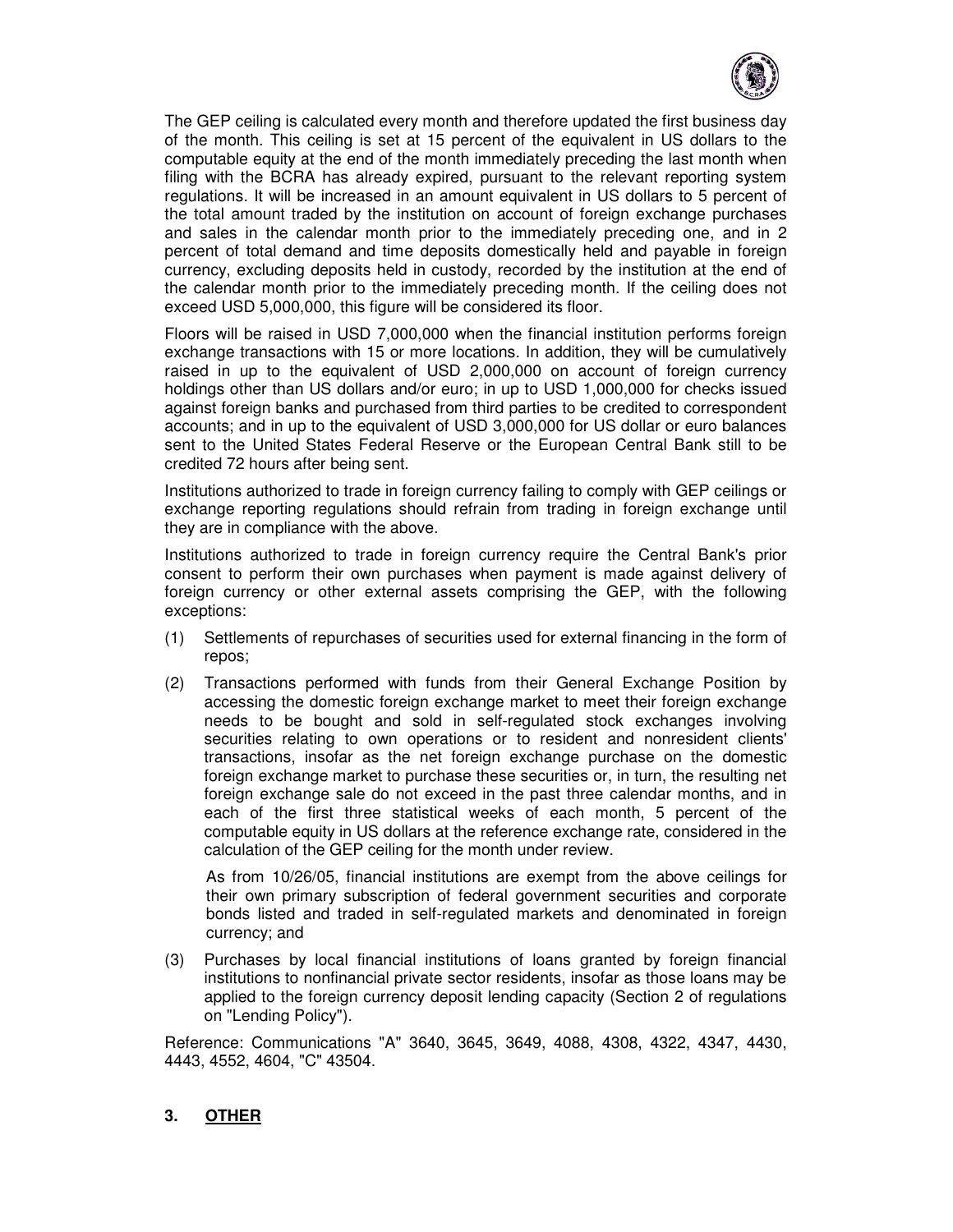

# **3.a. Foreign exchange record**

Regulations provided in Communication "A" 4519 were replaced by Communication "A" 4550, stipulating new regulations for foreign exchange operation recording. Thus, operations performed by resident individuals or agents on behalf of nonresident individuals or legal entities, it was established that the CUIT, CUIL or CDI number of the client performing the operation should be recorded in the relevant receipt. For operations not exceeding the equivalent of ARS 5,000 a day per institution, it is also acceptable to record the national identity card number, the civic booklet number, or the military service record number.

Where the CUIT, CUIL, or CDI number is stated in the receipt, before the operation is performed, institutions authorized to trade in foreign exchange must have checked the client identification data against those in the Federal Tax Authority Single Taxpayer Register (PUCAFIP).

This information may be accessed online by authorized institutions at http://www.afip.gov.ar/mercurio/consultapadron/buscarcontribuyente.aspx- "Consulta Padrón AFIP - Operaciones de Cambio," or consult the Central Bank database. These enquiries can be made by entering the ID or CUIT/CUIL/CDI number.

For nonresident foreign exchange transactions, there are no changes in regulations effective to date in terms of identification or record.

Foreign exchange transactions may be performed using electronic and digital signatures, insofar as all requirements in Communication "A" 4345 and "A" 4463 are met.

### **3.b. Operations with clients**

Institutions authorized to trade in foreign exchange are not allowed to make swap or arbitrage operations with their clients. Transactions by embassies and international agencies while performing their duties are exempt from this restriction.

Foreign exchange operations as inflows or outflows from or allocated to the sale or purchase of securities, or other operations by intermediaries comprised or not in the Financial Institutions Act —excluding Pension Fund Management Agencies and mutual funds— requested by clients or on their behalf, must be performed in the client's and not the intermediary's name, pursuant to regulations applicable according to the client's residence. Operations will be performed in the intermediary's name and CUIT provided foreign exchange operations relate to the intermediary's own holdings.

### **ATM operations**

Purchases of foreign exchange to be held in Argentina, sales of bills held by residents, and foreign exchange transactions related to tourism and travel may be conducted at any time of the day through the local ATM networks and via electronic transfers among the client's accounts with local institutions.

### **Operations with resident clients**

In foreign exchange operations between institutions authorized to trade in foreign exchange and their clients, clients have to make both foreign exchange and ARS operations in their name. In this sense, noncash transactions must relate to activity in the client's account or in joint accounts of which the individual or legal entity performing the operation is one of the holders.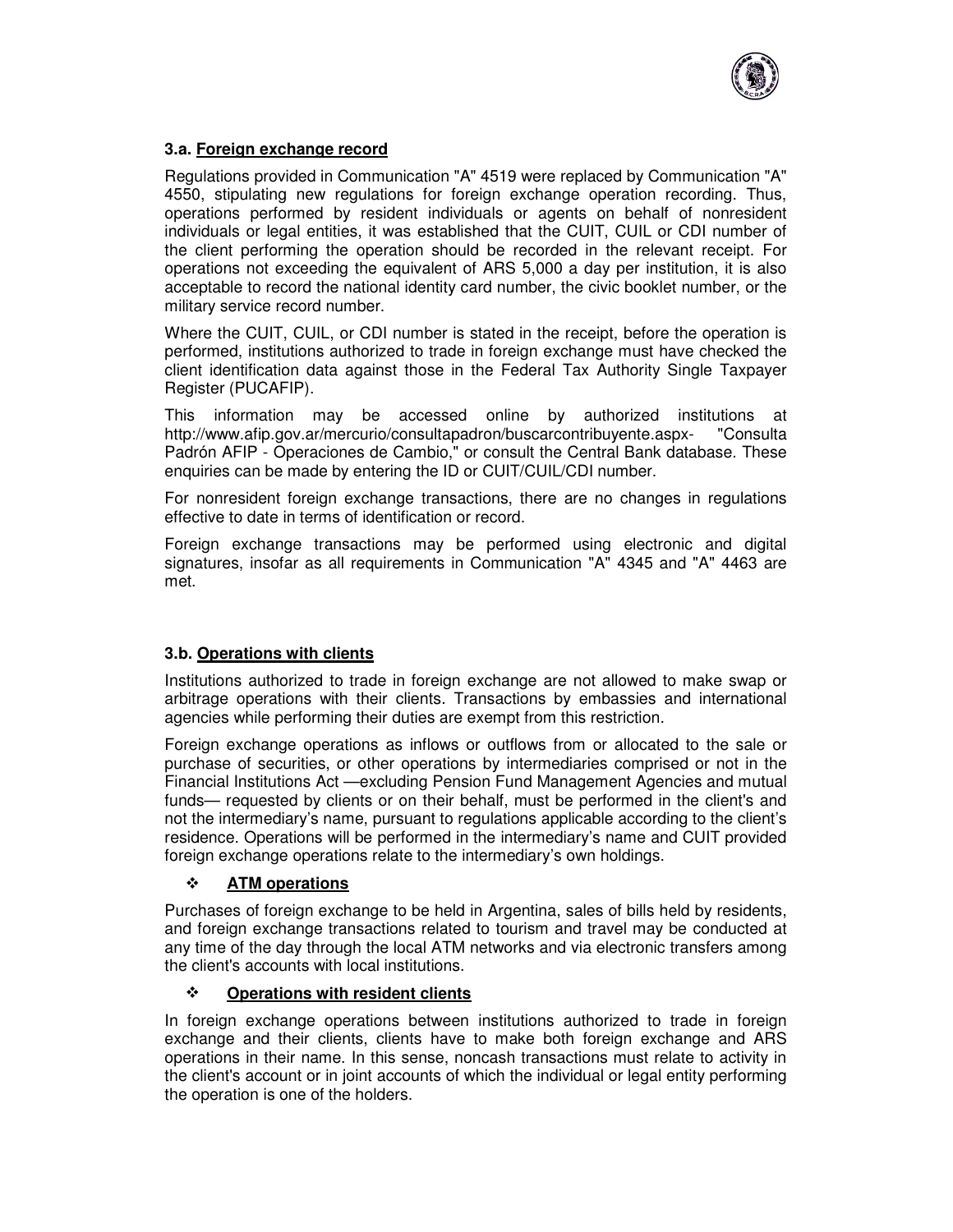

Institutions authorized to trade in foreign exchange may only perform foreign exchange purchases and sales to residents relating to portfolio investment abroad or their repatriation insofar as foreign exchange is transferred from or to the source/target account/subaccount held by the resident client conducting the transaction in the foreign exchange market. The name of the foreign institution with which the client holds the account and the account number must be stated in the receipt.

Communication "A" 4603 establishes the conditions under which the above is not applicable: when the funds traded through the foreign exchange market go to or come from an external account held by local brokers authorized by the Argentine Securities Commission, or relate to the settlement of external transfers on account of services payments for local securities held in local custody, if the payment is not made in foreign currency notes.

# **Operations with nonresident clients**

For noncash foreign exchange purchases from nonresidents, funds should be credited to the nonresident's or their agent's domestic account. Similarly, for noncash foreign exchange sales to nonresident clients pursuant to relevant foreign exchange regulations, funds may be debited from the client's or their agent's account or, in the case of blocks of shares in direct investment companies, from the purchasing company's account.

Pursuant to Communication "C" 43075, foreign funds transferred by nonresidents to purchase real property under construction in installments in Argentina may be recorded as foreign exchange inflows for direct investment and thus be exempt from the oneyear interest-free statutory deposit of 30 percent of the funds otherwise required.

# **3.c. Operations by authorized institutions**

The Central Bank's prior consent is not required for swap and arbitrage operations conducted by institutions authorized to trade in foreign exchange with:

- i. Local official banks' branches or agencies abroad;
- ii. Foreign financial institutions wholly- or majority-owned by foreign States;
- iii. Multilateral development banks;
- iv. Foreign banks authorized by the Central Bank to open branches in the country or to acquire equity ownership in local banking institutions;
- v. Other foreign banks whose headquarters or parent bank is located in one of the Basel Committee for Banking Supervision member countries that, in addition, is internationally rated "A" or above by any of the rating agencies registered with the Central Bank of Argentina.

Settlement of foreign exchange transactions between institutions authorized to trade in foreign exchange through the delivery of Argentine peso bills is forbidden.

### **3.d. Capital market**

Securities transactions conducted in self-regulated stock and securities exchanges shall be paid through one of the following mechanisms: (a) in ARS, using the various modalities allowed by the payments systems; (b) in foreign currency, through electronic transfer from and to call accounts with local financial institutions; and (c) through wire transfer on accounts abroad. In no case whatsoever may these operations involving the purchase and sale of securities be paid in foreign currency or through foreign currency deposits on custody or third parties' accounts.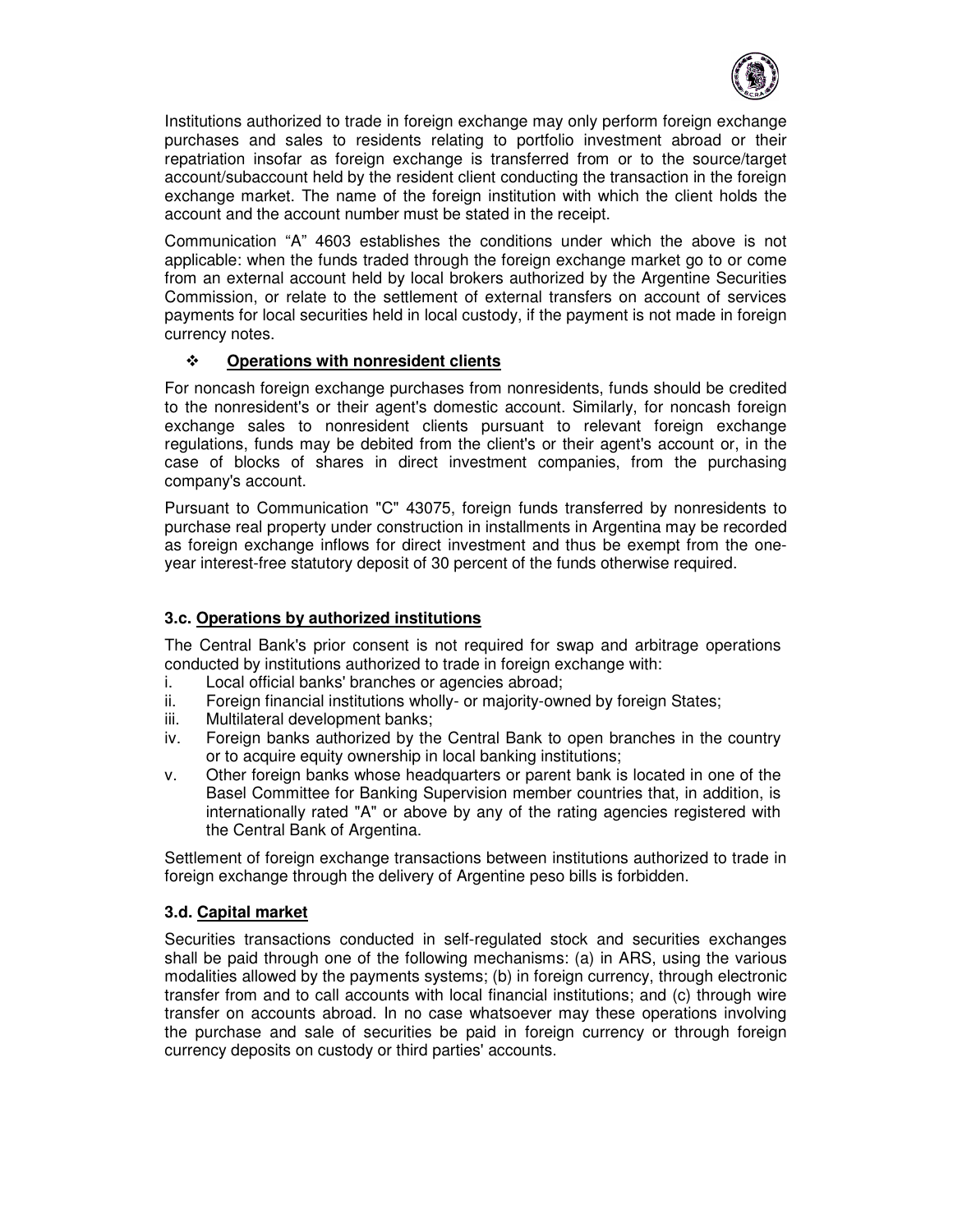

#### **3.e. Survey of financial and nonfinancial private sector securities issues and other external liabilities**

Communication "A" 3602, dated 5/7/02, established a system to survey external liabilities and securities issues, which requires individuals and legal entities in the financial and nonfinancial private sector to submit a debt statement by the end of each calendar quarter, beginning with liabilities as at December 31, 2001.

### **3.f. Direct investment survey**

Communication "A" 4237, dated 11/10/04, established a system to survey direct investment in Argentina by nonresidents and Argentine residents' direct investment abroad. The first related statements belong to the annual or semiannual period ended December 31, 2004, and include:

**3.f.1. Direct investment in Argentina by nonresidents:** Includes every legal entity with a share in nonresidents' direct investment and nonresident real estate agents, who must submit a statement of nonresident direct investment in Argentina and its changes during the reported period. Also included are individuals and legal entities that at the beginning of the reported period had this type of investment and liquidated them within six months before the reference date.

The statement shall be made with reference to the end of each calendar sixmonth period.

The reporting system established through Communication "A" 4305 provided that the survey is mandatory if the value of nonresidents' holdings in the country, considering their share in the company's accounting net equity and/or the set of real estate fiscal values, equals or exceeds the equivalent of USD 500,000. Otherwise, the statement is optional.

**3.f.2. Argentine residents' direct investment abroad:** Includes all individuals and legal entities with direct investment abroad, through a financial or other share in companies of any type, and real estate, who must submit a statement of their direct investment holdings abroad, including real estate, and their changes during the reported period. Also included are holdings by individuals or legal entities who at the beginning of the reported period had this type of investment and liquidated them within six months (for semiannual statements) or twelve months (for annual statements) before the reference date.

The reporting system established through Communication "A" 4305 provided that the survey is mandatory if the value of residents' holdings abroad, considering the sum of their share in the foreign company's accounting net equity and/or the foreign real estate fiscal values, equals or exceeds the equivalent of USD 1,000,000.

If the value of these holdings equals or exceeds the equivalent of USD 1,000,000 and equals or is inferior to USD 5,000,000, the statement may be submitted on an annual basis by the end of each calendar year, instead of being submitted every six months, as provided in the survey.

Should holdings not reach the equivalent to USD 1,000,000, the statement is optional.

Reference: Communications "A" 3602, 3891, 4085, 4176, 4237, 4305, 4308, 4345, 4377, 4463, 4519, 4541, 4550, 4560, 4603, "C" 40595, 41003, 43075, 44049.

### **II. Foreign exchange measures adopted during 2007**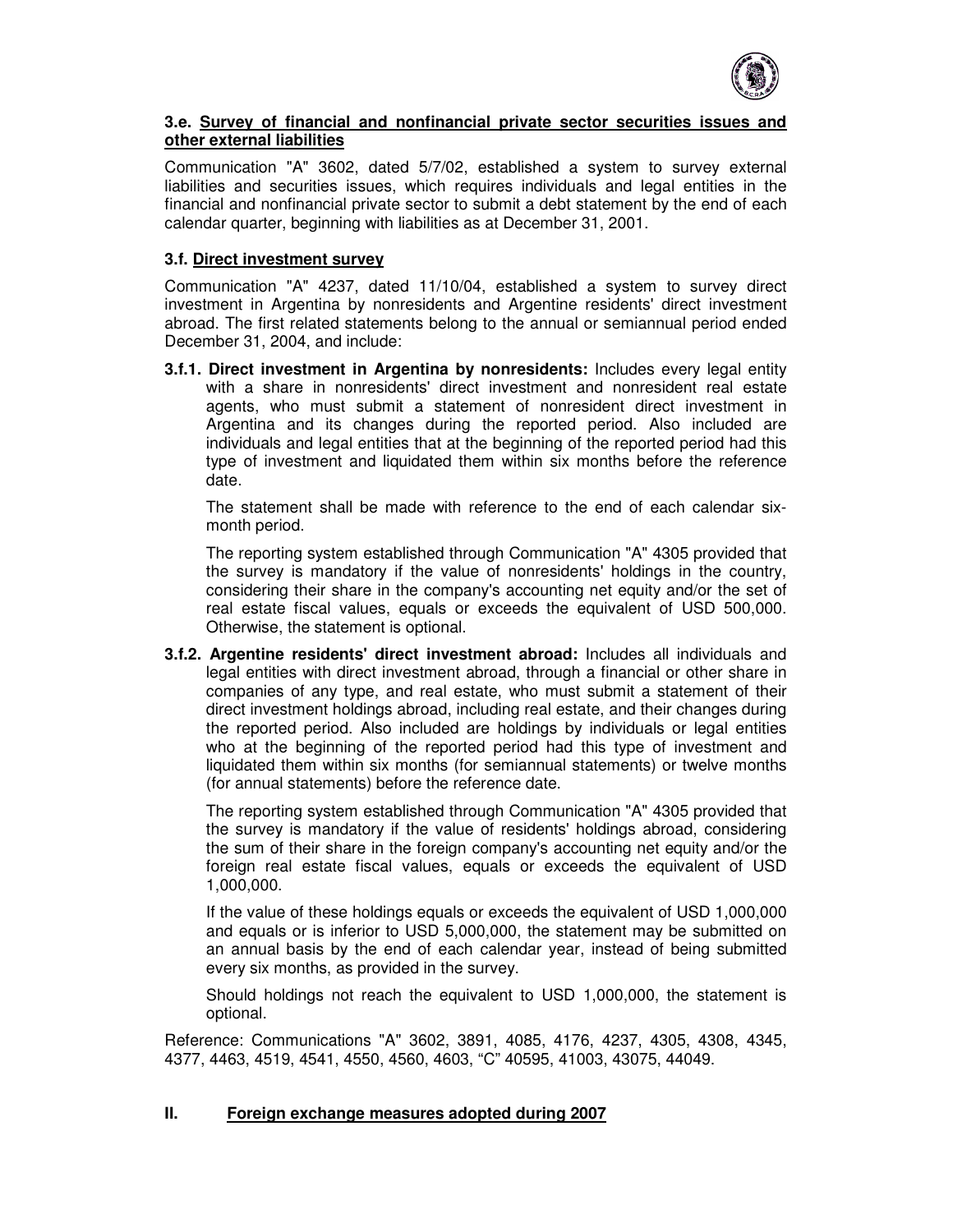

There follows a summary of the various measures that became effective this year.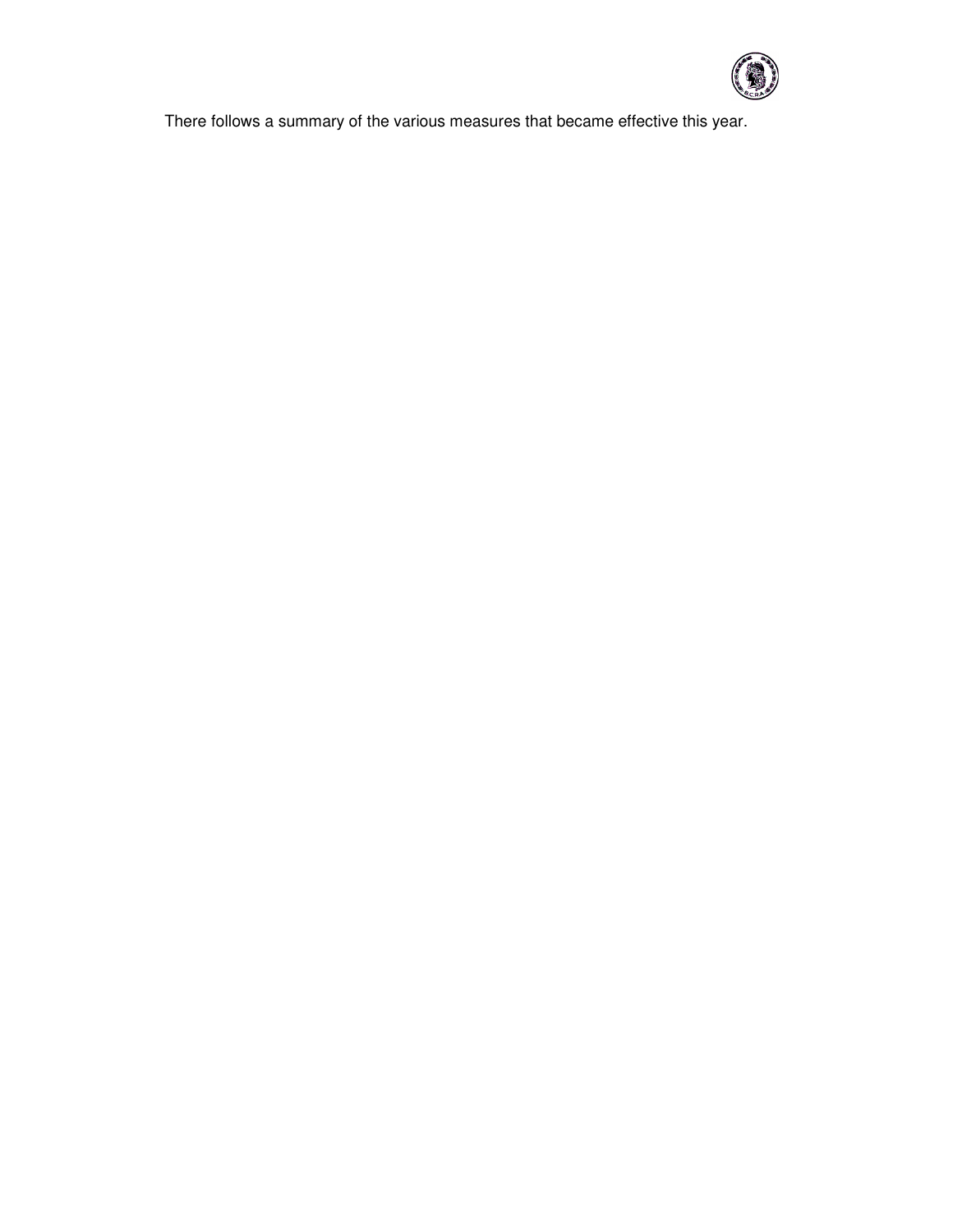

# ANNEX: Main foreign exchange measures- January 2007

|                                           |                                            | Measures issued on January 16, 2007                                                                                                                                                                                 |
|-------------------------------------------|--------------------------------------------|---------------------------------------------------------------------------------------------------------------------------------------------------------------------------------------------------------------------|
| Export receipts                           |                                            |                                                                                                                                                                                                                     |
| Import payments                           |                                            |                                                                                                                                                                                                                     |
|                                           | Minimum<br>terms                           |                                                                                                                                                                                                                     |
| Capital.<br>Income                        | Deposit-<br>Executive<br>Order<br>616/2005 | Com B 8901 provides for the exception to deposit Executive Order 616/05<br>pursuant to Ministry of Economy and Production Resolution 1076/2006,<br>dated 12/21/06 (published in the Official Bulletin on 01/05/07). |
| Financial debt                            |                                            |                                                                                                                                                                                                                     |
| Foreign exchange sales<br>to nonresidents |                                            |                                                                                                                                                                                                                     |
| <b>Financial derivatives</b>              |                                            |                                                                                                                                                                                                                     |
| NFPS external assets                      |                                            |                                                                                                                                                                                                                     |
| General Exchange<br>Position              |                                            |                                                                                                                                                                                                                     |
| Direct investment                         |                                            |                                                                                                                                                                                                                     |
| Other                                     |                                            |                                                                                                                                                                                                                     |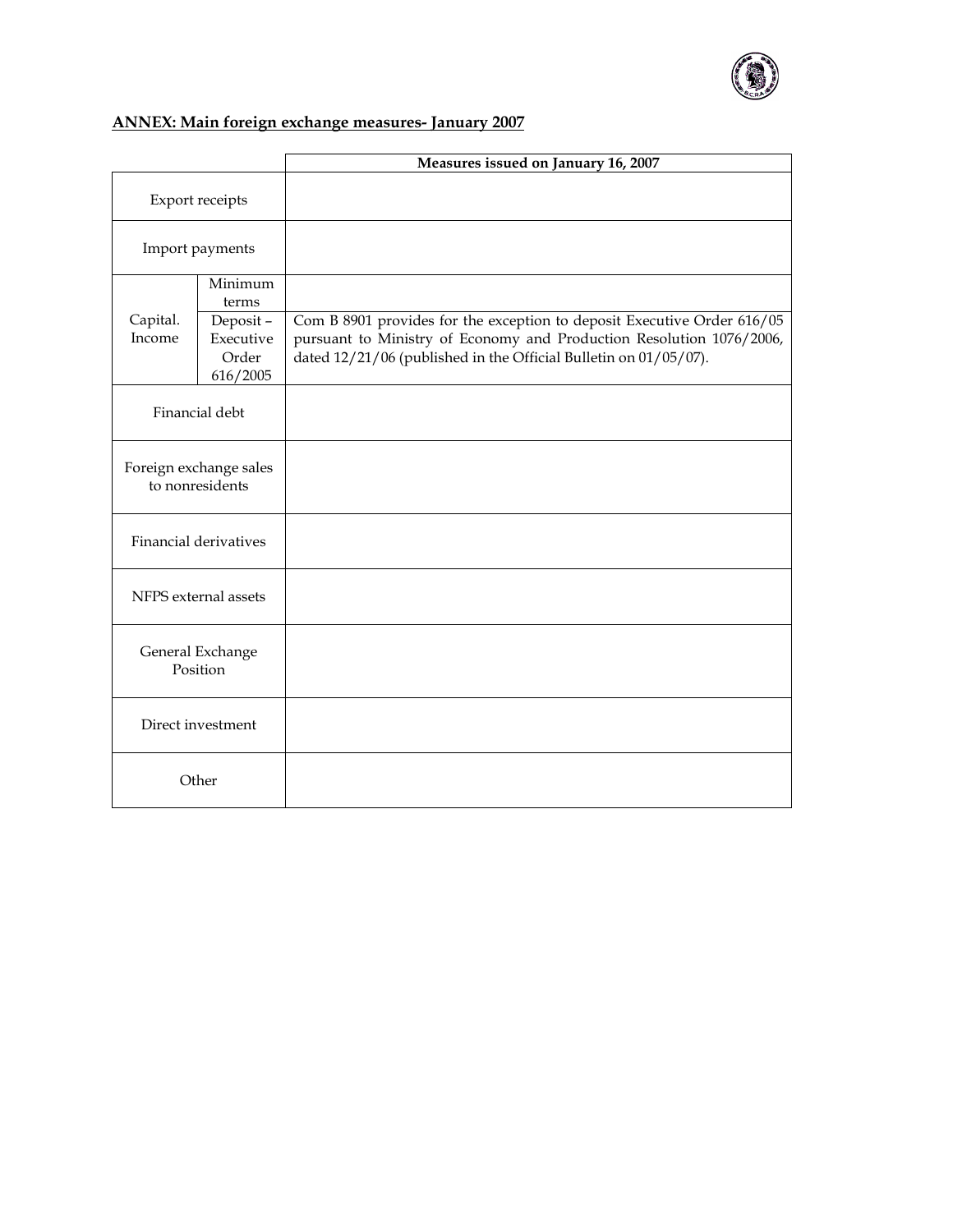

# ANNEX: Main foreign exchange measures- March 2007

|                                           |                                            | Measures issued on March 5, 2007                                                                                                                                                                                                                                                                                                                                                                                                                                                                                                                                                                                                                                                                                                                                                                                                                                                                                                                                                                                                                       | Measures issued on March 13, 2007                                                                                                                                                                                                                                                                                                                                                                                                                                                                                                                                                                                                                                |
|-------------------------------------------|--------------------------------------------|--------------------------------------------------------------------------------------------------------------------------------------------------------------------------------------------------------------------------------------------------------------------------------------------------------------------------------------------------------------------------------------------------------------------------------------------------------------------------------------------------------------------------------------------------------------------------------------------------------------------------------------------------------------------------------------------------------------------------------------------------------------------------------------------------------------------------------------------------------------------------------------------------------------------------------------------------------------------------------------------------------------------------------------------------------|------------------------------------------------------------------------------------------------------------------------------------------------------------------------------------------------------------------------------------------------------------------------------------------------------------------------------------------------------------------------------------------------------------------------------------------------------------------------------------------------------------------------------------------------------------------------------------------------------------------------------------------------------------------|
| <b>Export receipts</b>                    |                                            |                                                                                                                                                                                                                                                                                                                                                                                                                                                                                                                                                                                                                                                                                                                                                                                                                                                                                                                                                                                                                                                        | Pursuant to Communication "A" 4639,<br>foreign exchange receipts from goods exports<br>may be applied to make principal and<br>interest payments on new financial debt<br>incurred by exporters on account of bonds<br>issued abroad and loans by foreign banks<br>and foreign currency loans by local financial<br>institutions funded with foreign credit lines,<br>or with other funding sources from local<br>institutions, when specifically allowed by<br>applicable regulations, as long as the<br>requirements on term, average life and<br>interest rate on the financing operation and<br>all other requirements in Communication<br>"A" 4639 are met. |
|                                           | Minimum                                    |                                                                                                                                                                                                                                                                                                                                                                                                                                                                                                                                                                                                                                                                                                                                                                                                                                                                                                                                                                                                                                                        |                                                                                                                                                                                                                                                                                                                                                                                                                                                                                                                                                                                                                                                                  |
|                                           | terms                                      |                                                                                                                                                                                                                                                                                                                                                                                                                                                                                                                                                                                                                                                                                                                                                                                                                                                                                                                                                                                                                                                        |                                                                                                                                                                                                                                                                                                                                                                                                                                                                                                                                                                                                                                                                  |
| Capital.<br>Income                        | Deposit-<br>Executive<br>Order<br>616/2005 | inflows<br>for<br>direct<br>Foreign<br>currency<br>investment in the country are exempt from<br>the statutory deposit if funds are applied to<br>refund totally or partially depleted capital<br>stock or to cover negative net equity in<br>branches with no assigned capital. Only the<br>necessary amounts will be exempt from the<br>deposit.<br>Communication "A" 4633 extended the terms<br>set in Communication "A" 4554 to submit the<br>documentary evidence of the definitive<br>capitalization of a nonresident's direct<br>investment; where there is no documentary<br>evidence, a deposit shall be made when the<br>term expires and shall be released 365 days<br>following the deposit date or when the<br>documentation is submitted.<br>Deposits of foreign exchange from financial<br>loans may be released insofar as the<br>capitalization of such loans by direct<br>investors in the lending corporation is<br>proven, pursuant to Communication "A"<br>4447, Communication "A"<br>4554<br>and<br>supplementary communications. |                                                                                                                                                                                                                                                                                                                                                                                                                                                                                                                                                                                                                                                                  |
| Financial debt                            |                                            |                                                                                                                                                                                                                                                                                                                                                                                                                                                                                                                                                                                                                                                                                                                                                                                                                                                                                                                                                                                                                                                        | The companies that purchase foreign assets<br>for direct investment, access the MULC with<br>the BCRA's prior consent and totally or<br>partially finance their operations with foreign<br>fund, are required to prove, before accessing<br>the MULC to service or amortize such<br>financing, that they have repatriated and<br>settled the resulting income.                                                                                                                                                                                                                                                                                                   |
| Foreign exchange sales<br>to nonresidents |                                            |                                                                                                                                                                                                                                                                                                                                                                                                                                                                                                                                                                                                                                                                                                                                                                                                                                                                                                                                                                                                                                                        | BANDES is included within the existing<br>official credit agencies.                                                                                                                                                                                                                                                                                                                                                                                                                                                                                                                                                                                              |